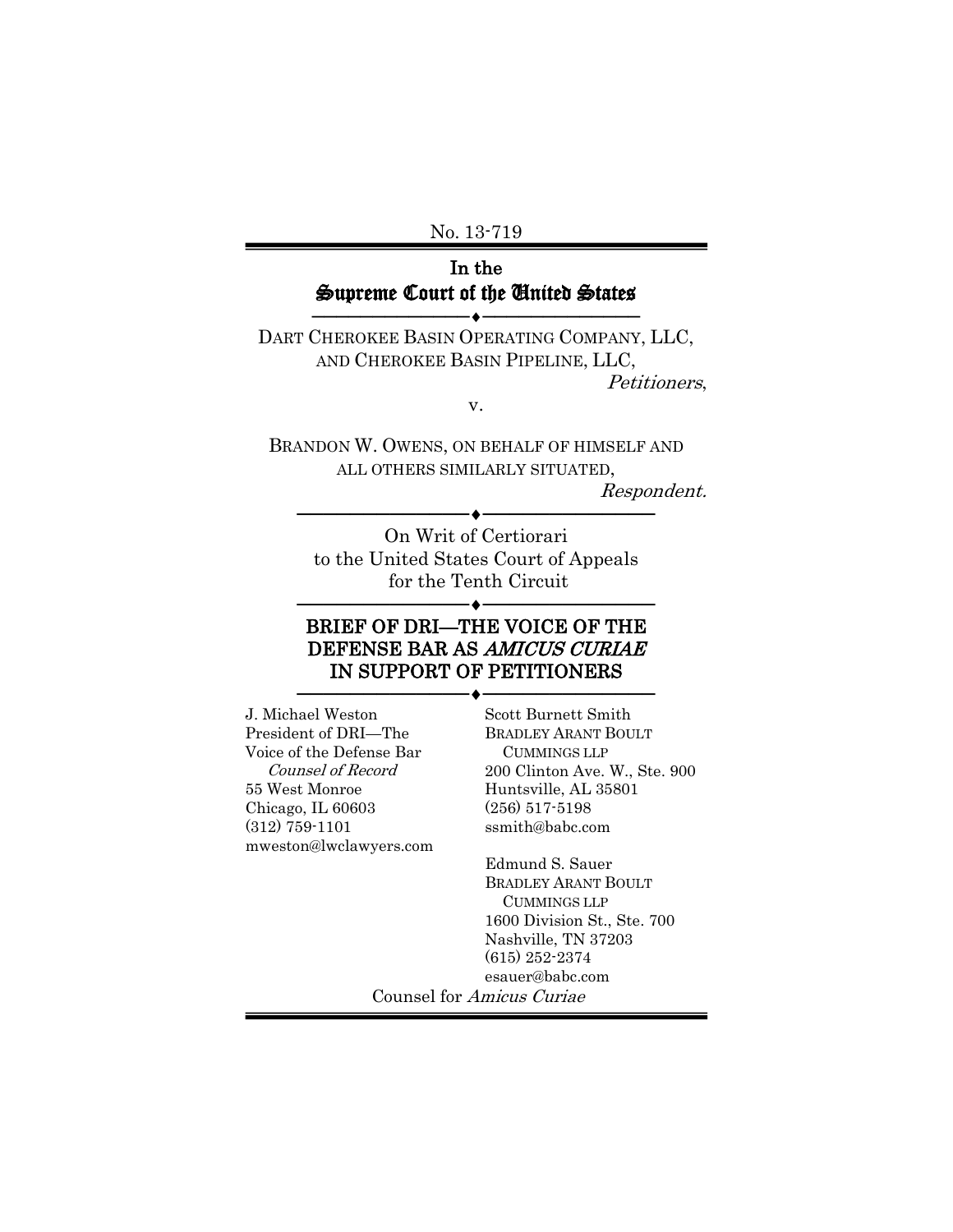# TABLE OF CONTENTS

| INTEREST OF THE AMICUS CURIAE 1 |                                                                                                            |  |  |
|---------------------------------|------------------------------------------------------------------------------------------------------------|--|--|
| SUMMARY OF THE ARGUMENT 2       |                                                                                                            |  |  |
|                                 |                                                                                                            |  |  |
| I.                              | Section $1446(a)$ 's Plain And<br>Unambiguous Language Resolves The                                        |  |  |
| $A_{-}$                         | Section 1446(a) Does Not Require<br>Defendants To Submit Evidence Of<br>Removability Along With A Notice   |  |  |
| В.                              | Section $1446(a)$ Adopts Language<br>From The Federal Rules Of Civil<br>Procedure That Has A Settled Legal |  |  |
| $C_{\cdot}$                     | Legislative History Supports A<br>Plain-Meaning Construction of                                            |  |  |
| П.                              | Judicial Presumptions Cannot<br>Invalidate Section 1446(a)'s Plain And<br>Unambiguous Language. 11         |  |  |
|                                 | III. The Lower Court's Rule Imposes<br>Unwarranted Burdens On Removing                                     |  |  |
|                                 |                                                                                                            |  |  |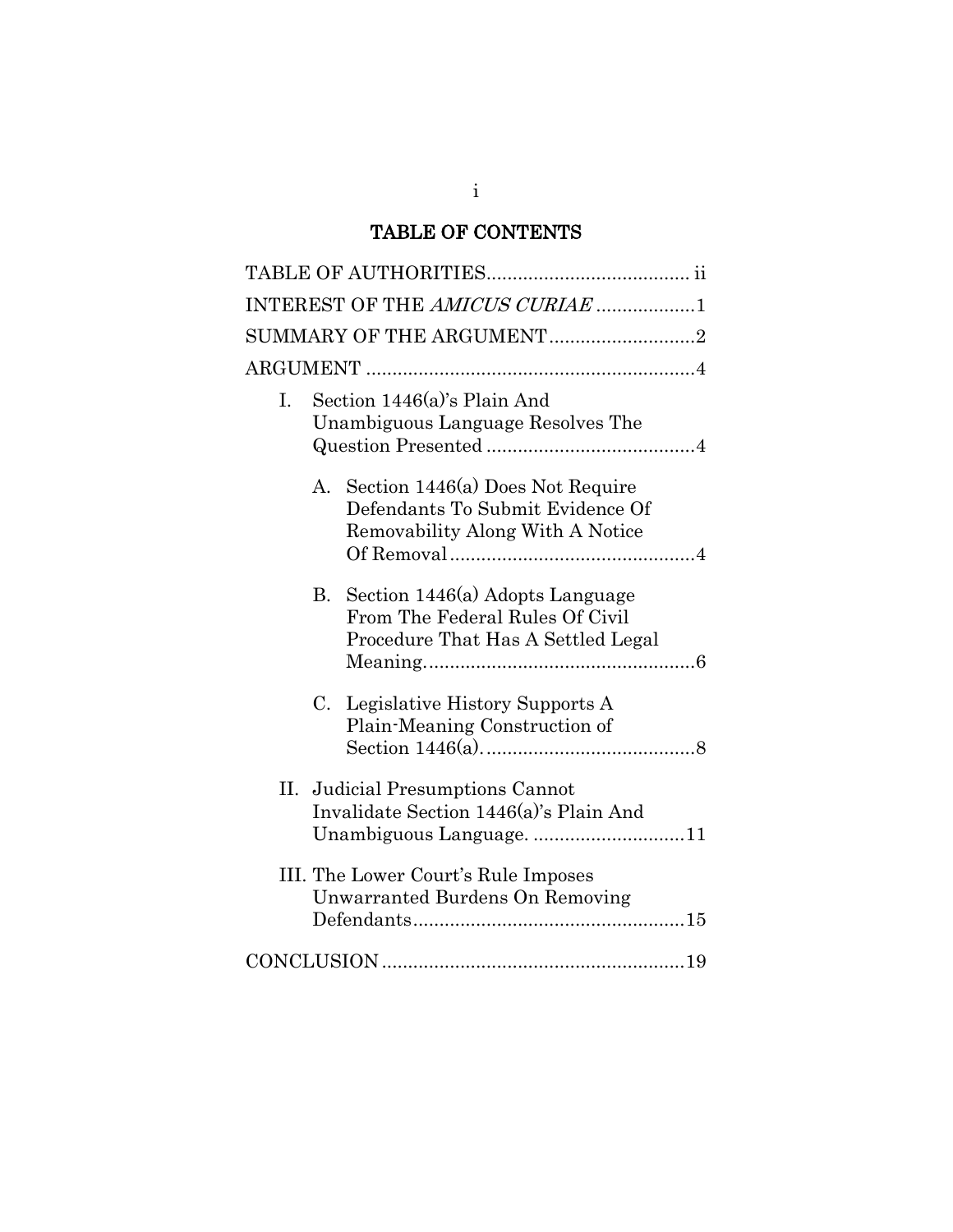# TABLE OF AUTHORITIES

## **Cases**

| Air Wisconsin Airlines Corp. v. Hoeper, 134 S.        |
|-------------------------------------------------------|
| Alabama v. North Carolina, 560 U.S. 330 (2010)6       |
| Breuer v. Jim's Concrete of Brevard, Inc., 538        |
|                                                       |
| E.P.A. v. EME Homer City Generation, 134 S.           |
| Ellenburg v. Spartan Motors Chassis, Inc., 519        |
| <i>Estate of Cowart v. Nicklos Drilling Co.</i> , 505 |
| Gardner v. First Am. Title Ins. Co., 294 F.3d         |
| Hammes v. AAMCO Transmissions, Inc., 33               |
| Hardt v. Reliance Standard Life Ins. Co., 560         |
| Hartford Underwriters Ins. Co. v. Union               |
| Hertz Corp. v. Friend, 559 U.S. 77 (2010) 7, 16       |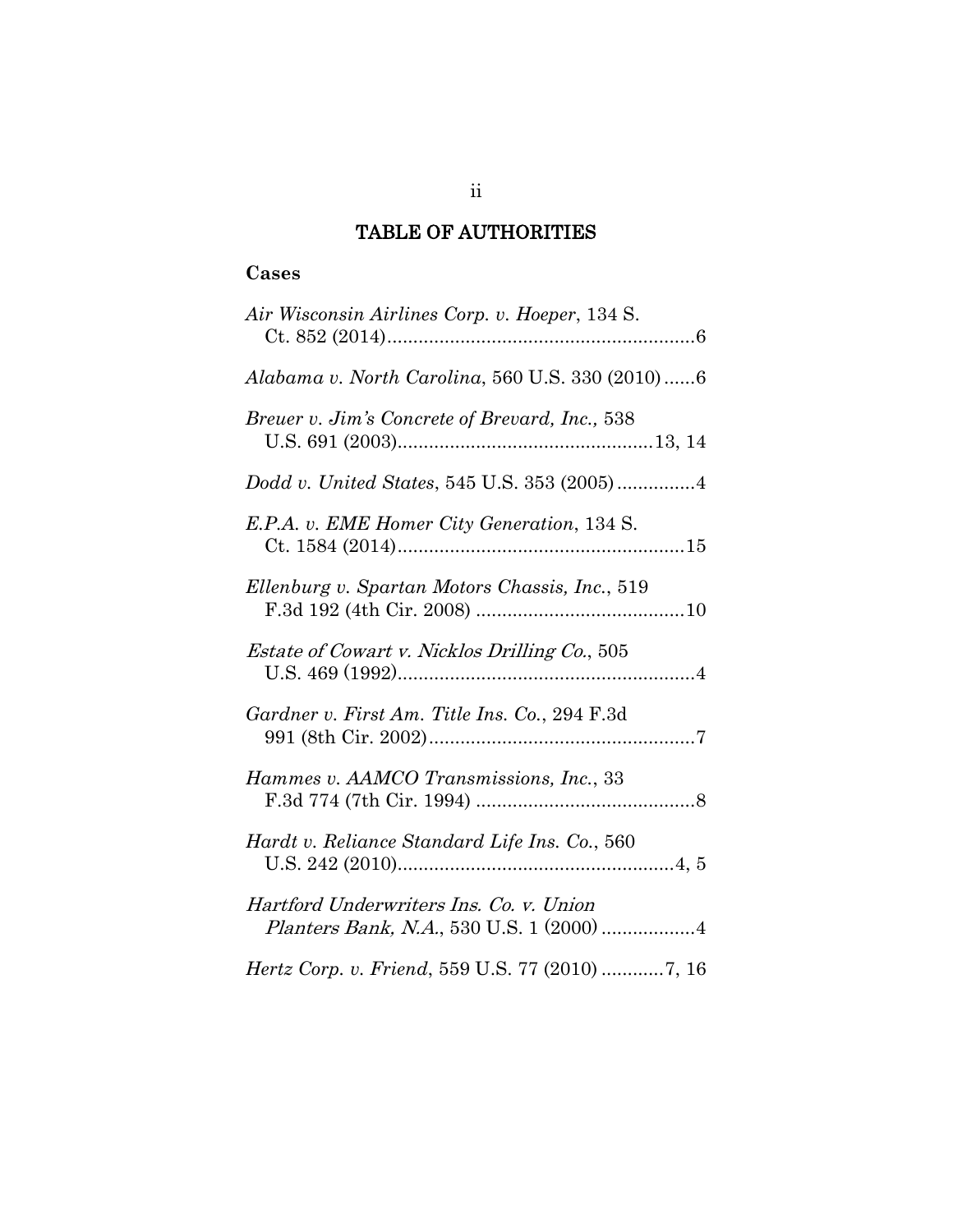| Hui v. Castaneda, 559 U.S. 799 (2010)15            |  |
|----------------------------------------------------|--|
| Jaconski v. Avisun Corp., 359 F.2d 931 (3d Cir.    |  |
|                                                    |  |
| Kucana v. Holder, 558 U.S. 233 (2010) 11           |  |
| Lee v. Chesapeake & Ohio Ry. Co., 260 U.S. 653     |  |
| Lewis v. City of Chicago, 560 U.S. 205 (2010)15    |  |
| Meridian Sec. Ins. Co. v. Sadowski, 441 F.3d       |  |
| Microsoft Corp. v. i4i Ltd. P'ship, 131 S. Ct.     |  |
| Mississippi ex rel Hood v. AU Optronics Corp.,     |  |
|                                                    |  |
| Pietrangelo v. Alvas Corp., 686 F.3d 62 (2d Cir.   |  |
| Pretka v. Kolter City Plaza II, Inc., 608 F.3d 744 |  |
| Sebelius v. Cloer, 133 S. Ct. 1886 (2013)15        |  |
| Sekhar v. United States, 133 S. Ct. 2720 (2013) 6  |  |
| Shamrock Oil & Gas Corp. v. Sheets, 313 U.S.       |  |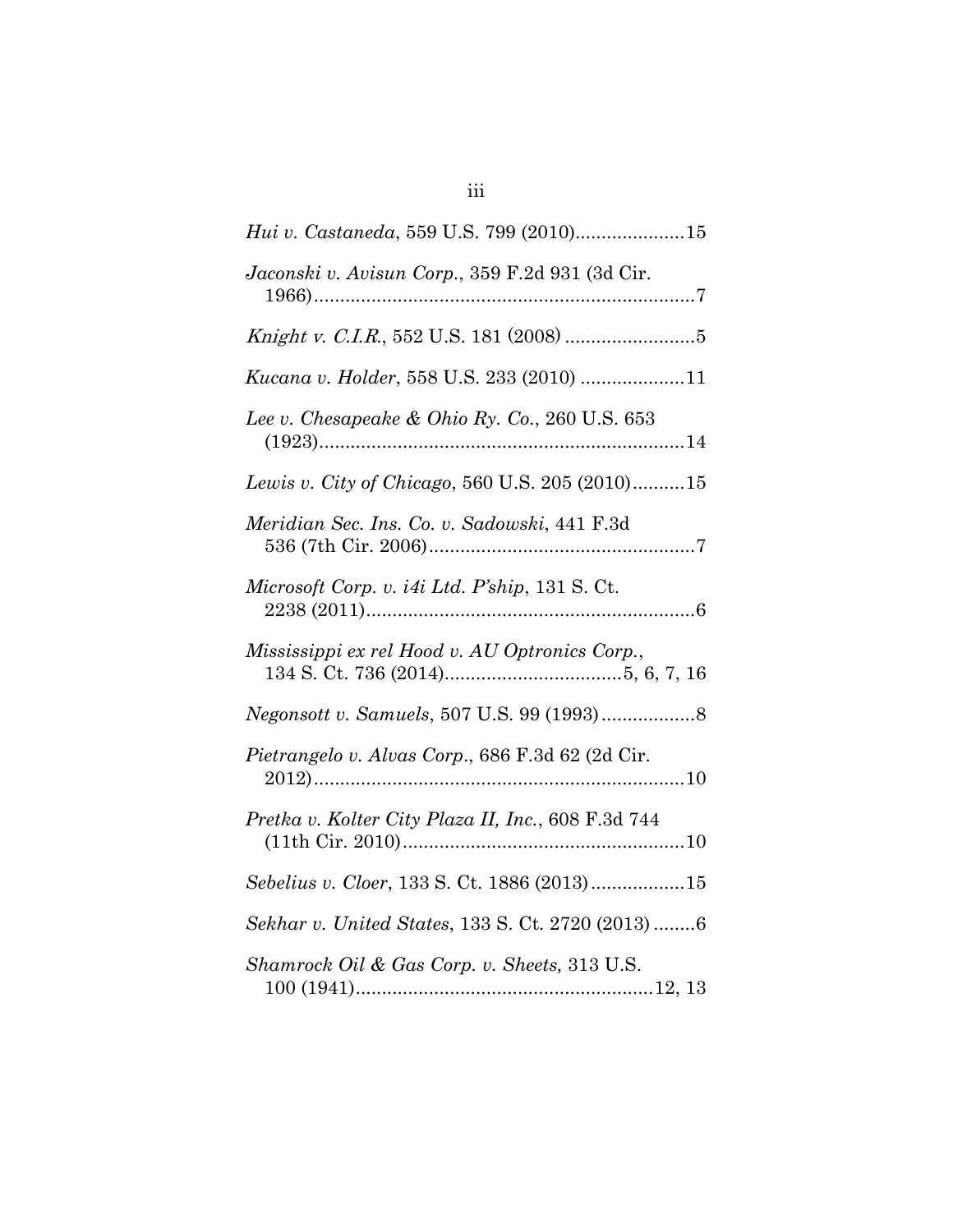| St. Paul Mercury Indemnity Co. v. Red Cab Co.,       |
|------------------------------------------------------|
| <i>Standard Fire Ins. Co. v. Knowles, 133 S. Ct.</i> |
| United States v. Great N. Ry. Co., 343 U.S. 562      |

# **Statutes**

# **Other Authorities**

| 5 Charles Alan Wright, Arthur R. Miller, et al.<br>Federal Practice and Procedure § 1206 (3d ed. |  |
|--------------------------------------------------------------------------------------------------|--|
| 14B Charles Alan Wright, Arthur R. Miller, et<br>al. Federal Practice and Procedure $\S 3721$    |  |
| 16 James Wm. Moore et al., Moore's Federal<br><i>Practice</i> §§ 107.05, 107.06 (3d ed. 2014)11  |  |
|                                                                                                  |  |

## iv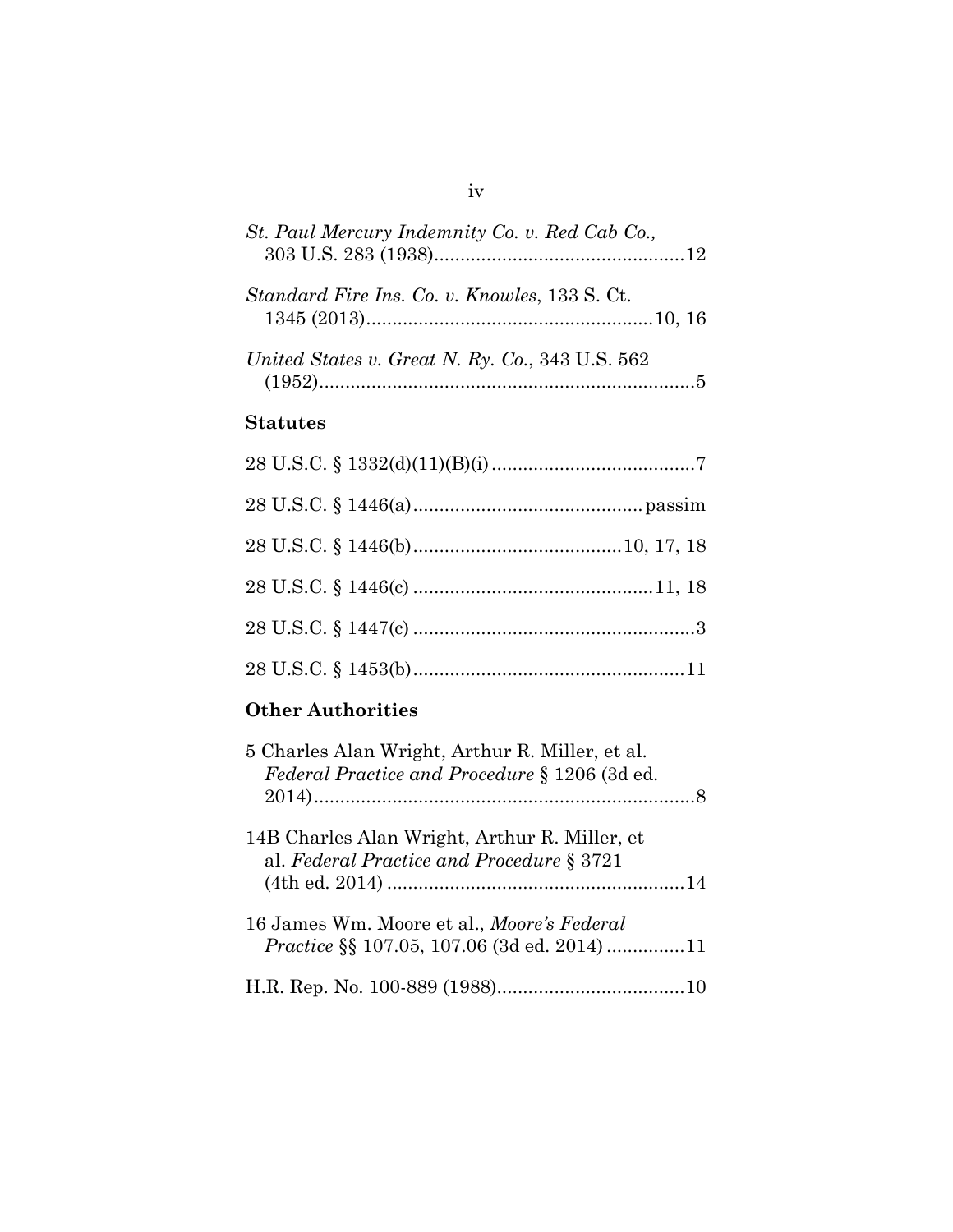| David D. Siegal, Commentary on 1988 Revision, |  |
|-----------------------------------------------|--|
| Scott Haiber, Removing the Bias Against       |  |
| Rules                                         |  |
|                                               |  |
|                                               |  |
|                                               |  |
|                                               |  |
|                                               |  |
|                                               |  |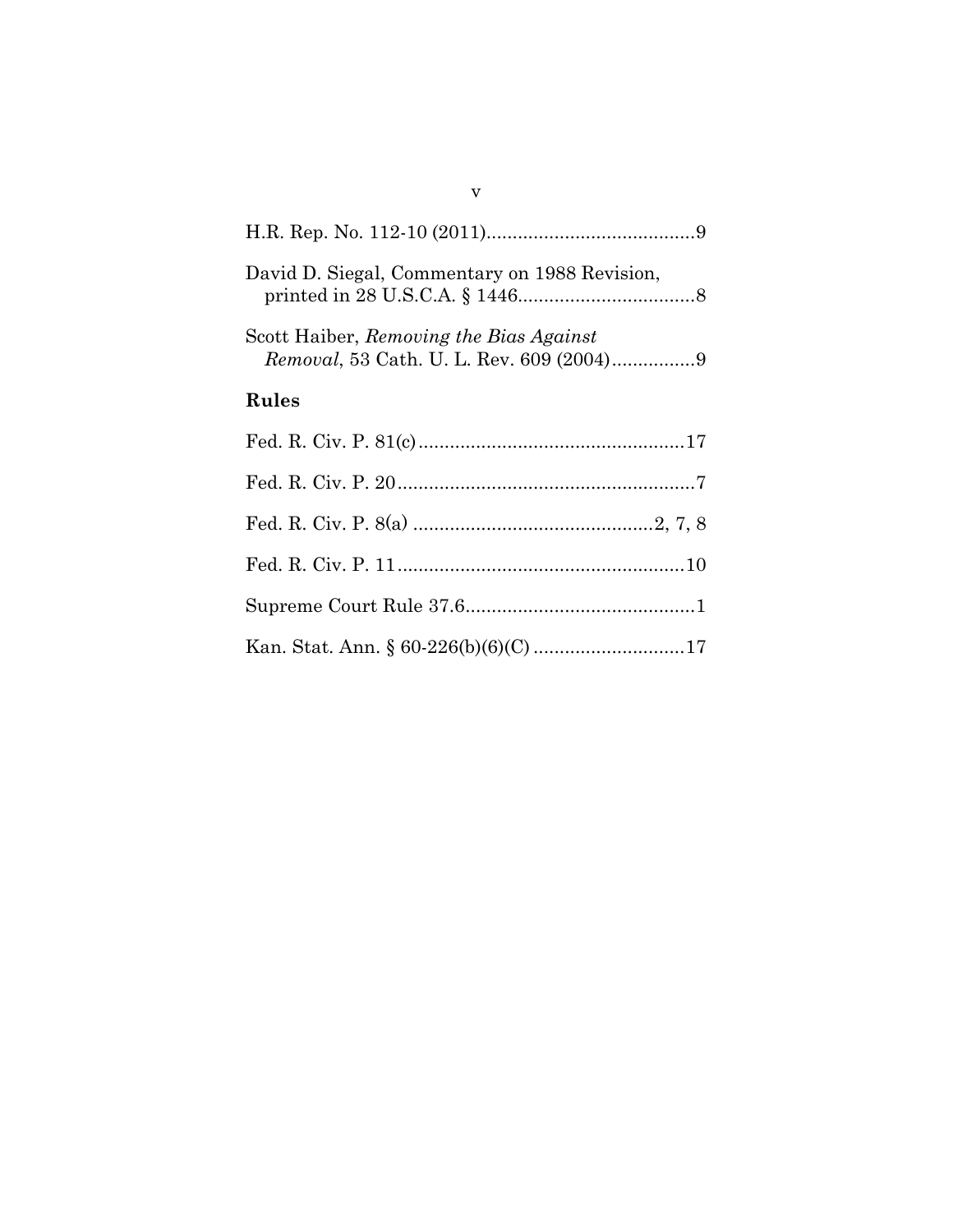#### INTEREST OF THE *AMICUS CURIAE* \*

Amicus curiae DRI—The Voice of the Defense Bar is an international organization of more than 22,000 attorneys involved in the defense of civil litigation. DRI is committed to enhancing the skills, effectiveness, and professionalism of defense attorneys. Because of this commitment, DRI seeks to address issues germane to defense attorneys, to promote the role of defense attorneys, and to improve the civil justice system. DRI has long participated in the ongoing effort to make the civil justice system fairer, more consistent, and more efficient.

To promote these objectives, DRI participates as amicus curiae in cases that raise issues important to its membership, clientele, and the judicial system. This is such a case. DRI members have extensive experience removing litigation from state to federal court and a strong interest in ensuring that interpretation of the removal statutes remains consistent and fair.

The decision below rewrites the primary federal removal statute and thwarts the policies embodied in that statute. Under the lower court's decision, defendants must amass and submit evidence of removability along with the notice of removal that must be filed within 30 days of a complaint's filing.

l

<span id="page-6-0"></span><sup>\*</sup> Pursuant to Supreme Court Rule 37.6, DRI certifies that no counsel for any party authored this brief in whole or in part and that no entity or person, aside from DRI, its members, and its counsel, made any monetary contribution toward the brief's preparation and submission. Counsel consented to the brief's filing in letters that are on file with the Clerk's office.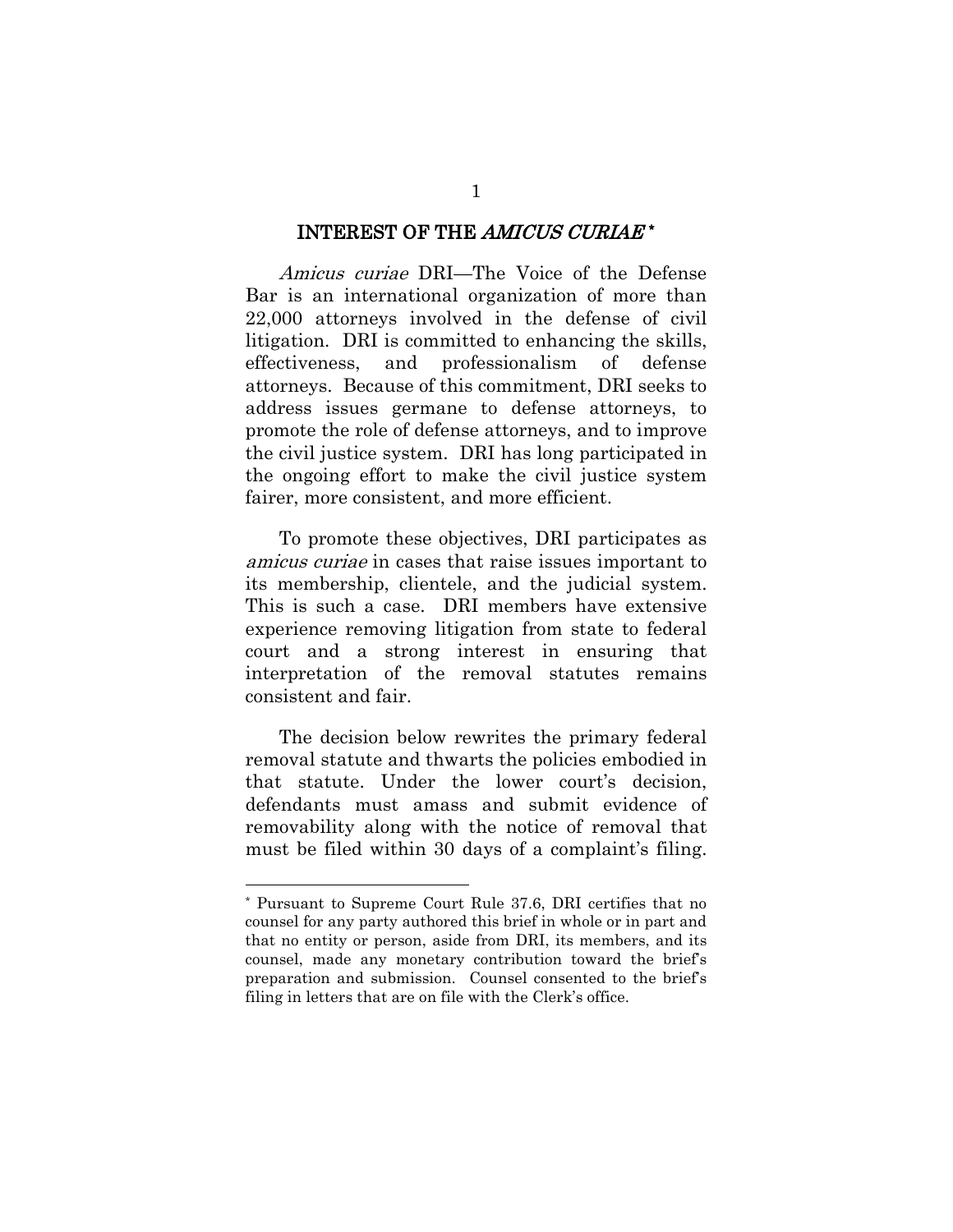In DRI's experience, this rule poses all sorts of practical problems. For example, in many cases, it would be extremely difficult, if not impossible, for a defendant to retain counsel, review and analyze the complaint, decide whether to remove the case, and complete its investigation and responsive jurisdictional discovery in state court all within the 30-day removal window. The lower court's decision imposing such a needlessly burdensome requirement should be reversed.

#### SUMMARY OF THE ARGUMENT

Congress set forth the requirements for removing a case from state court in 28 U.S.C. § 1446(a). That statute does not require defendants to attach to a notice of removal evidence of the jurisdictional amount in controversy. The lower court's decision imposing such an implied burden is inconsistent with (1) the text of Section  $1446(a)$  and (2) the policies embodied in that provision.

1. If Congress wanted to require the attachment of materials to a notice of removal, it knew precisely how to do so. Section 1446(a) *does* require defendants to attach "a copy of all process, pleadings, and orders served upon such defendant or defendants in such action." But Section 1446(a) does not require defendants to attach evidence of the amount in controversy.

Instead, Section 1446(a) adopts language from Federal Rule of Civil Procedure 8(a) requiring only a "short and plain statement of the grounds" for removal. Rule 8(a) has never been interpreted to require plaintiffs to submit evidence of the amount in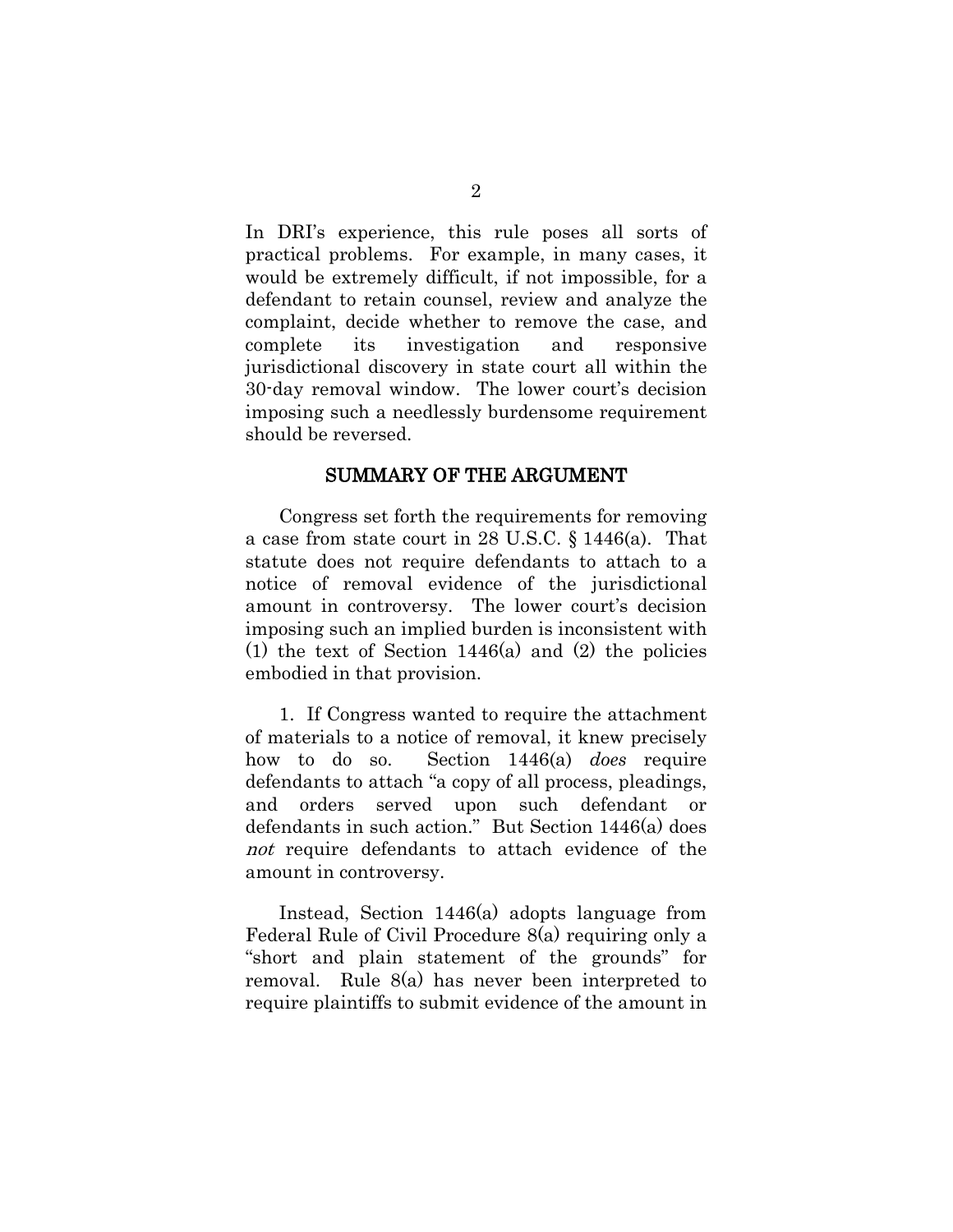controversy along with a complaint. Section 1446(a)'s identical language should be interpreted the same way.

The lower court's decision mistakenly relies on a purported "strong presumption against removal." Any antiquated case law that could be read to support such a presumption should be disavowed. Even if there were such a presumption, it would not justify the judicial creation of a burden that is absent from and foreclosed by Section 1446(a)'s plain and unambiguous language.

2. Section 1446(a), as written, creates a simple, efficient, and fair process for removing a case from state to federal court. Defendants need only provide a "short and plain statement of the grounds for removal." Defendants need not prove those allegations unless challenged in a motion to remand filed pursuant to  $28 \text{ U.S.C.}$  §  $1447 \text{(c)}$ .

The decision below, however, requires defendants to prove those jurisdictional allegations in virtually every case, regardless of whether the allegations are challenged. Such an approach to removal is wasteful. It also places an incredible burden on removing defendants. Under the lower court's rule, defendants must conduct their investigation and complete any jurisdictional discovery in state court within 30 days of a complaint's filing. Section 1446(a) does not impose such a needless and costly discovery burden. The decision below imposing it should be reversed.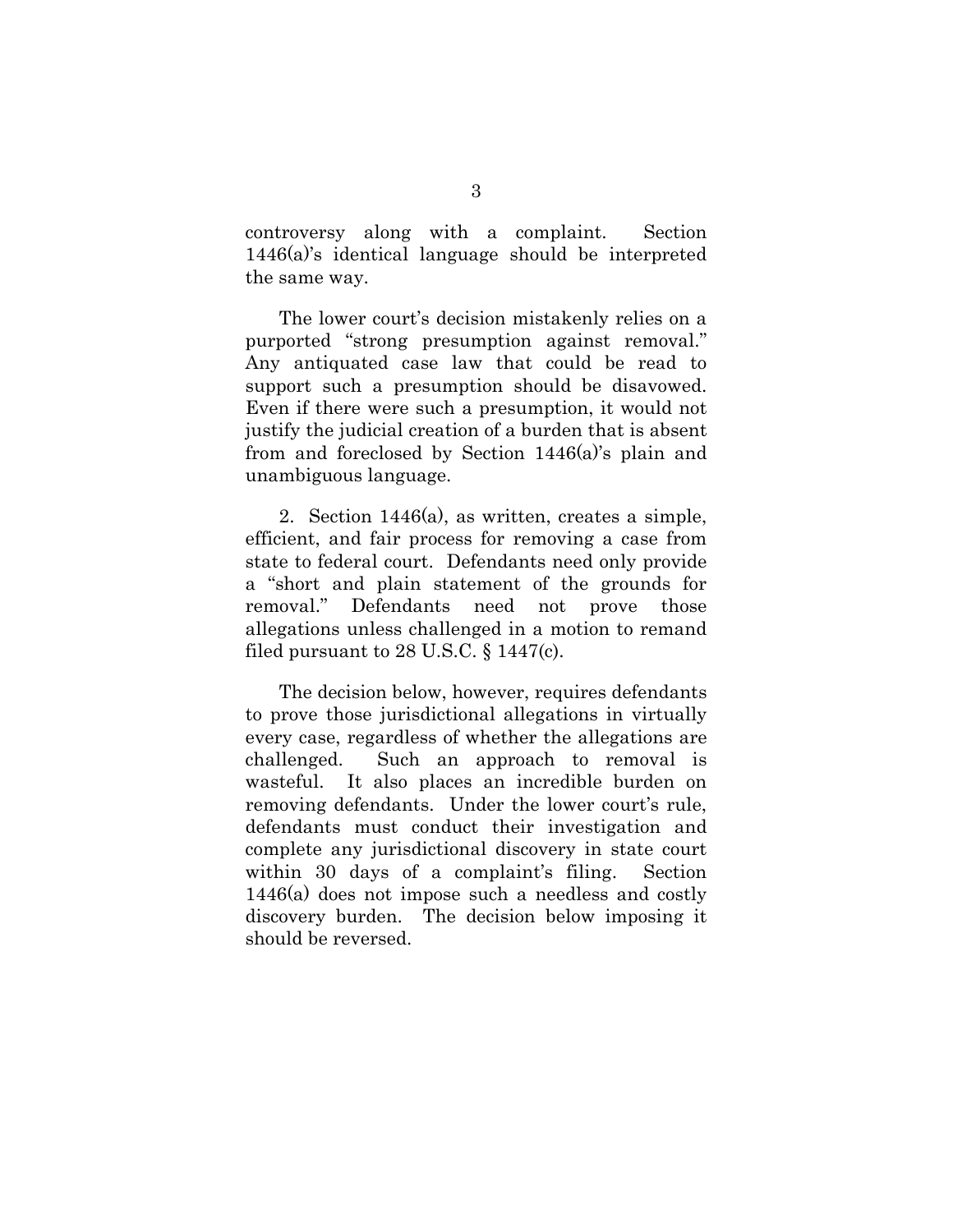#### ARGUMENT

### I. Section 1446(a)'s Plain And Unambiguous Language Resolves The Question Presented.

Although courts "are not free to rewrite the statute that Congress has enacted," *Dodd v. United States*, 545 U.S. 353, 359 (2005), that is exactly what the court below did. As relevant here, Section 1446(a) requires a notice of removal to contain only a "short and plain statement of the grounds for removal." It does *not* require defendants to collect and attach evidence of removability to the notice.

The decision below—engrafting an evidentiary requirement onto Section 1446(a)'s plain and unambiguous text—"more closely resembles inventing a statute rather than interpreting one." *Hardt v. Reliance Standard Life Ins. Co.*, 560 U.S. 242, 252 (2010) (internal quotations omitted). The lower court's decision should be reversed and Section 1446 given its plain meaning.

## A. Section 1446(a) Does Not Require Defendants To Submit Evidence Of Removability Along With A Notice Of Removal.

"The controlling principle in this case is the basic and unexceptional rule that courts must give effect to the clear meaning of statutes as written." *Estate* of Cowart v. Nicklos Drilling Co., 505 U.S. 469, 476 (1992). "Congress says in a statute what it means and means in a statute what it says there." Hartford Underwriters Ins. Co. v. Union Planters Bank, N.A., 530 U.S. 1, 6 (2000) (internal quotations omitted). Courts must therefore "enforce plain and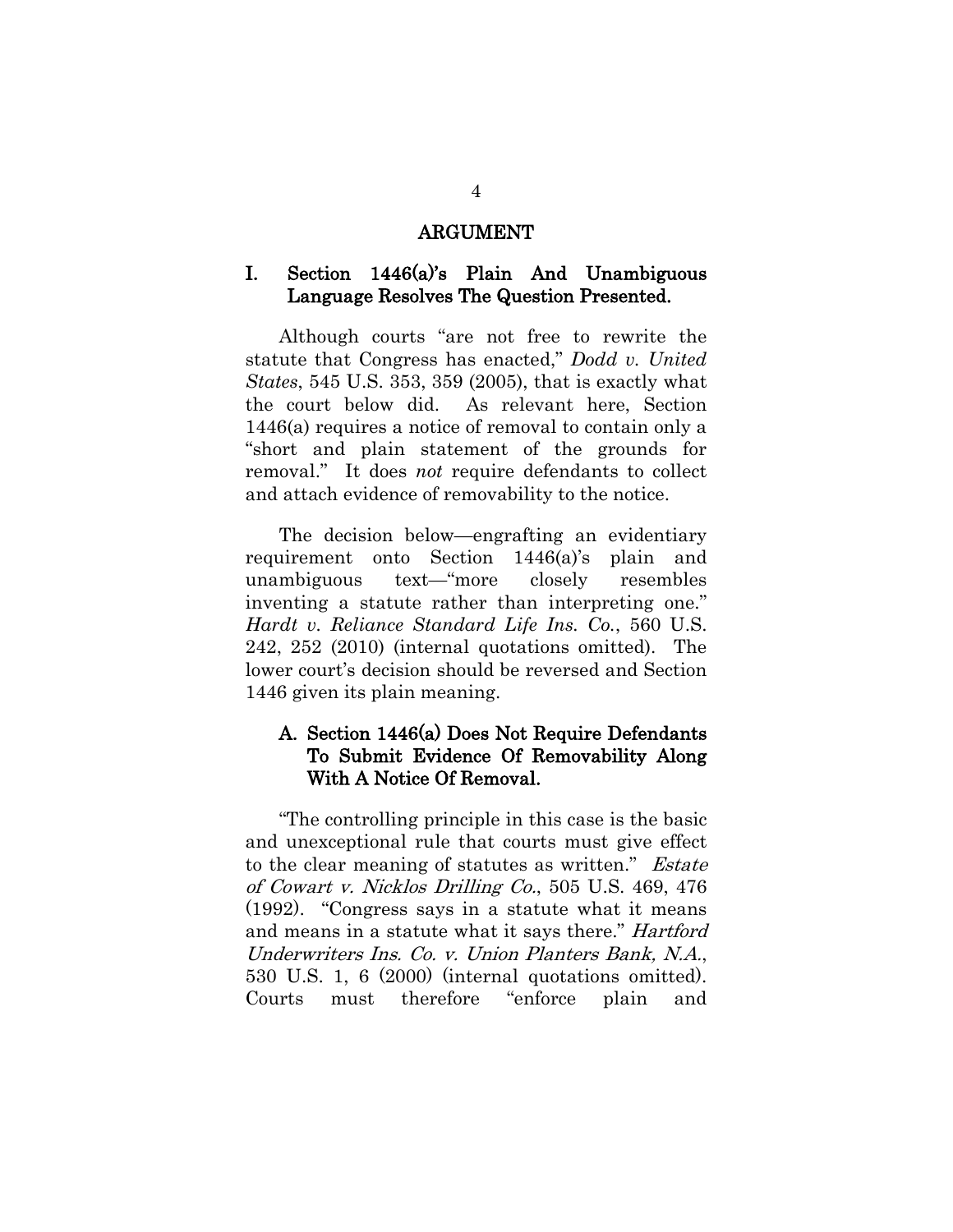unambiguous statutory language according to its terms." *Hardt*, 560 U.S. at 251.

Section 1446(a) is unequivocal. It sets forth the three filing requirements for removing a case from state to federal court: (1) "a notice of removal signed pursuant to Rule 11 of the Federal Rules of Civil Procedure" that (2) "contain[s] a short and plain statement of the grounds for removal" and that (3) attaches "a copy of all process, pleadings, and orders served upon such defendant or defendants in such action." 28 U.S.C. § 1446(a).

There is *no requirement* that removing defendants collect and submit evidence of removability along with a notice of removal. If Congress intended to require submission of such evidence, "it easily could have drafted language to that effect." Mississippi ex rel. Hood v. AU Optronics Corp., 134 S. Ct. 736, 742 (2014). For example, Section 1446(a) expressly requires removing defendants to attach "a copy of all process, pleadings, and orders served upon such defendant or defendants in such action." Congress, however, did not require defendants to attach evidentiary proof to support its jurisdictional allegations. "The fact that [Congress] did not adopt this readily available and apparent alternative strongly supports rejecting the [lower court's] reading." *Knight v. C.I.R.*, 552 U.S. 181, 188 (2008).

A court's task is to apply a statute "on the basis of what Congress has written, not what Congress might have written." *United States v. Great N. Ry. Co.*, 343 U.S. 562, 575 (1952). As this Court has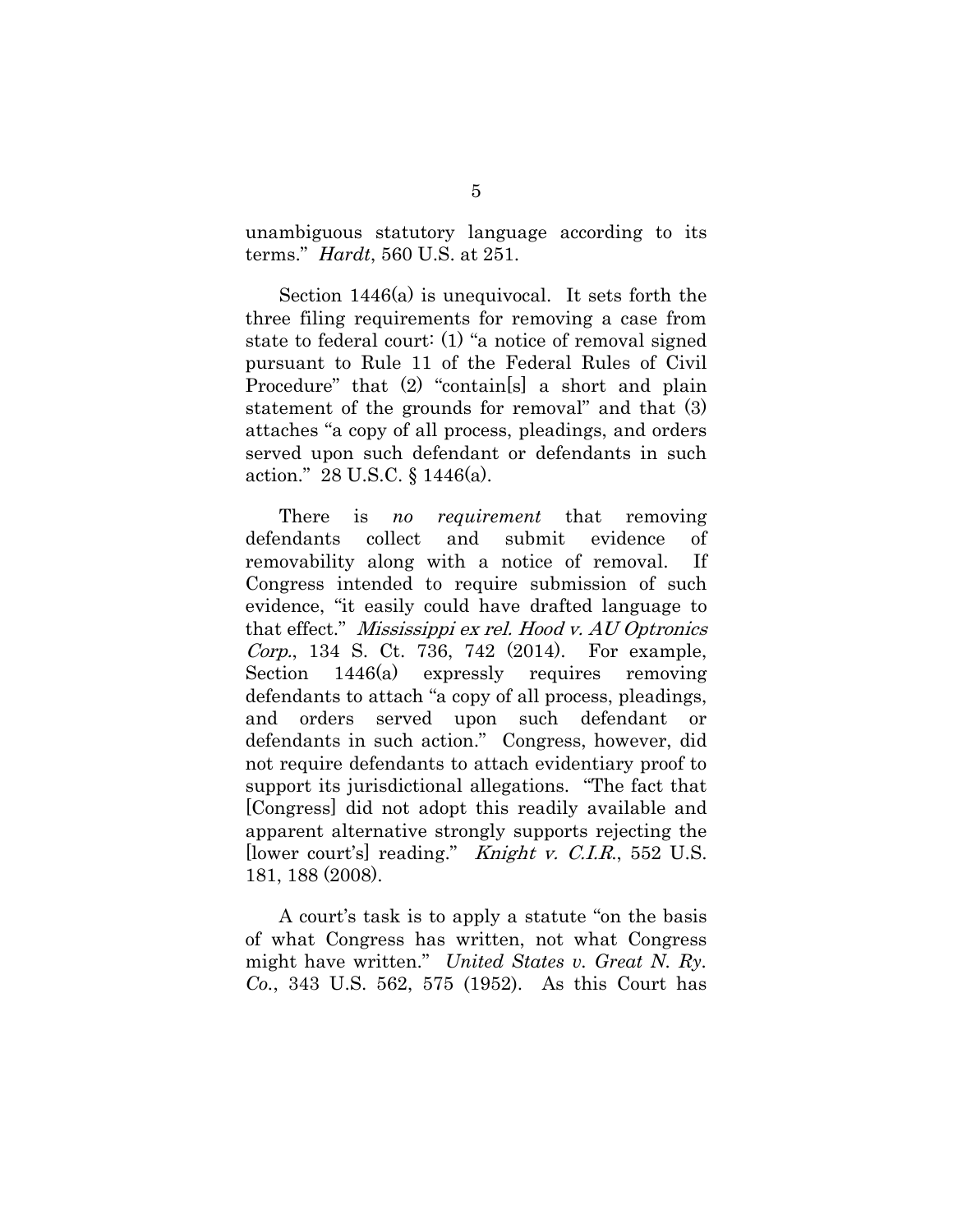emphasized, "[w]e do not—we cannot—add provisions to a federal statute." *Alabama v. North Carolina*, 560 U.S. 330, 352 (2010). Because Congress did not require the submission of jurisdictional evidence along with a notice of removal, the decision of the court below imposing such a requirement should be reversed.

## B. Section 1446(a) Adopts Language From The Federal Rules Of Civil Procedure That Has A Settled Legal Meaning.

Congress did not simply omit an evidentiary requirement from Section 1446(a). It also adopted language with a settled legal meaning that forecloses any such requirement.

"It is a cardinal rule of statutory construction that, when Congress employs a term of art, it presumably knows and adopts the cluster of ideas that were attached to each borrowed word in the body of learning from which it is taken." *Air Wisconsin Airlines Corp. v. Hoeper*, 134 S. Ct. 852, 861–62 (2014). Consequently, if a word or phrase "is obviously transplanted from another legal source, whether the common law or other legislation, it brings the old soil with it." *Sekhar v. United States*, 133 S. Ct. 2720, 2724 (2013); *accord Microsoft Corp. v. i4i Ltd. P'ship*, 131 S. Ct. 2238, 2247 (2011) (holding that this "basic principle[] of statutory construction require[d] [the Court] to assume that Congress meant to incorporate 'the cluster of ideas' attached to" the employed term).

The Court recently applied this rule of construction in *Mississippi ex rel Hood v. AU*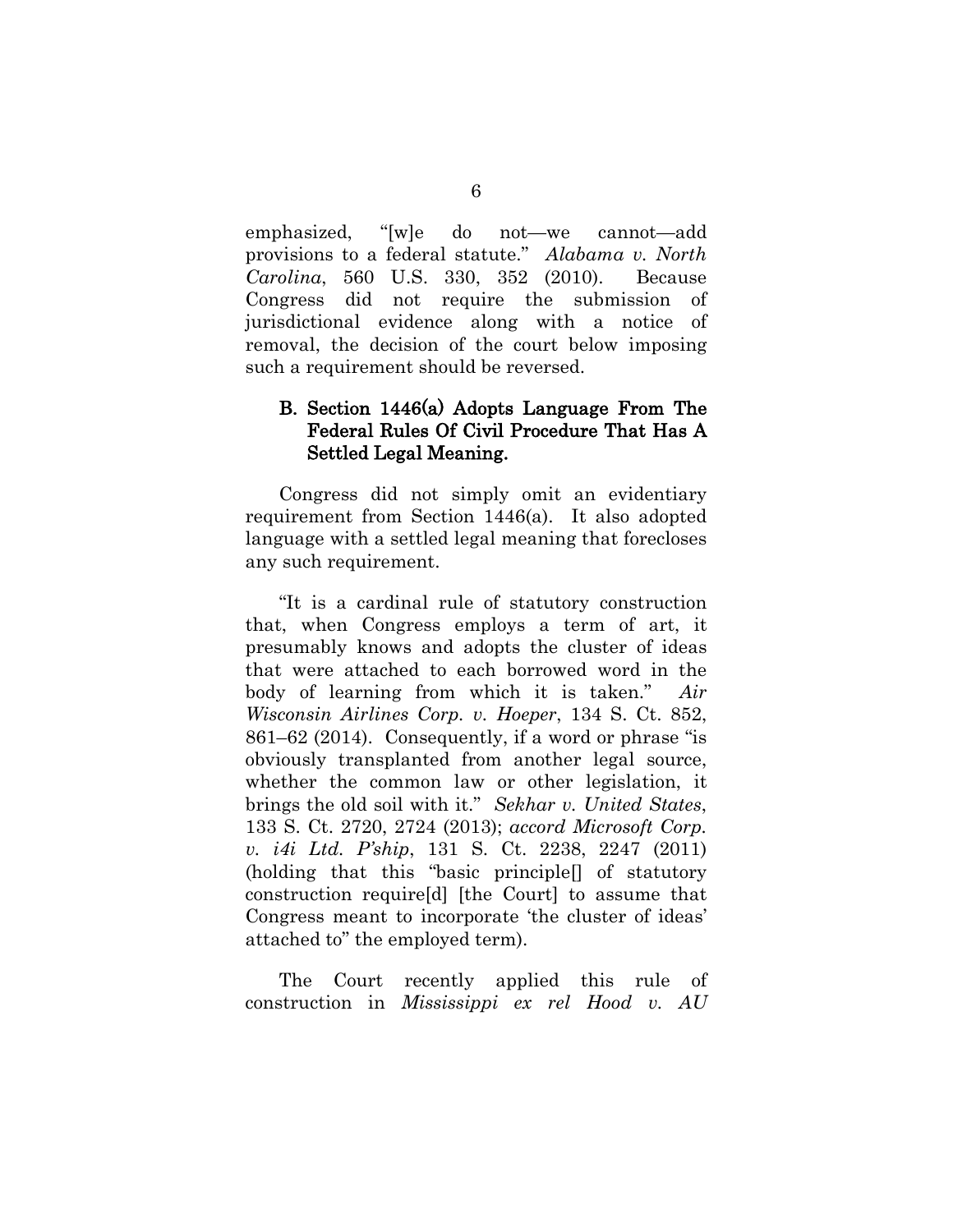*Optronics Corp.*, 134 S. Ct. 736 (2014). At issue there was the meaning of the term "persons" in the mass action provision of the Class Action Fairness Act of 2005 ("CAFA"), 28 U.S.C. § 1332(d)(11)(B)(i). Recognizing that CAFA's language mirrored that of Federal Rule of Civil Procedure 20, the Court gave the term the same meaning that courts have given to it in construing Rule 20. As the Court explained, courts must "presume that Congress is aware of existing law when it passes legislation." 134 S. Ct. at 742 (internal quotations omitted).

The phrase that Congress adopted in Section 1446(a)—requiring "a short and plain statement of the grounds for removal"—is a legal phrase of art with a settled meaning. Since its adoption in 1938, Federal Rule of Civil Procedure 8(a)(1) has required plaintiffs to include "a short and plain statement of the grounds for the court's jurisdiction" in a complaint. Courts have uniformly interpreted this language to require only a good faith allegation that the requisite jurisdictional amount exists. *See, e.g.*, *Meridian Sec. Ins. Co. v. Sadowski*, 441 F.3d 536, 540–41 (7th Cir. 2006) (Easterbrook, J.); *Jaconski v. Avisun Corp.*, 359 F.2d 931, 934 (3d Cir. 1966). Only "[w]hen challenged on allegations of jurisdictional facts" must the parties "support their allegations by competent proof." *Hertz Corp. v. Friend*, 559 U.S. 77, 96–97 (2010).

Courts have never interpreted Rule 8(a)(1) to require plaintiffs to attach evidence of the federal court's jurisdiction to a complaint. *See, e.g.*, *Gardner v. First Am. Title Ins. Co.*, 294 F.3d 991, 994 (8th Cir. 2002) ("Rule 8(a)(1) is satisfied if the complaint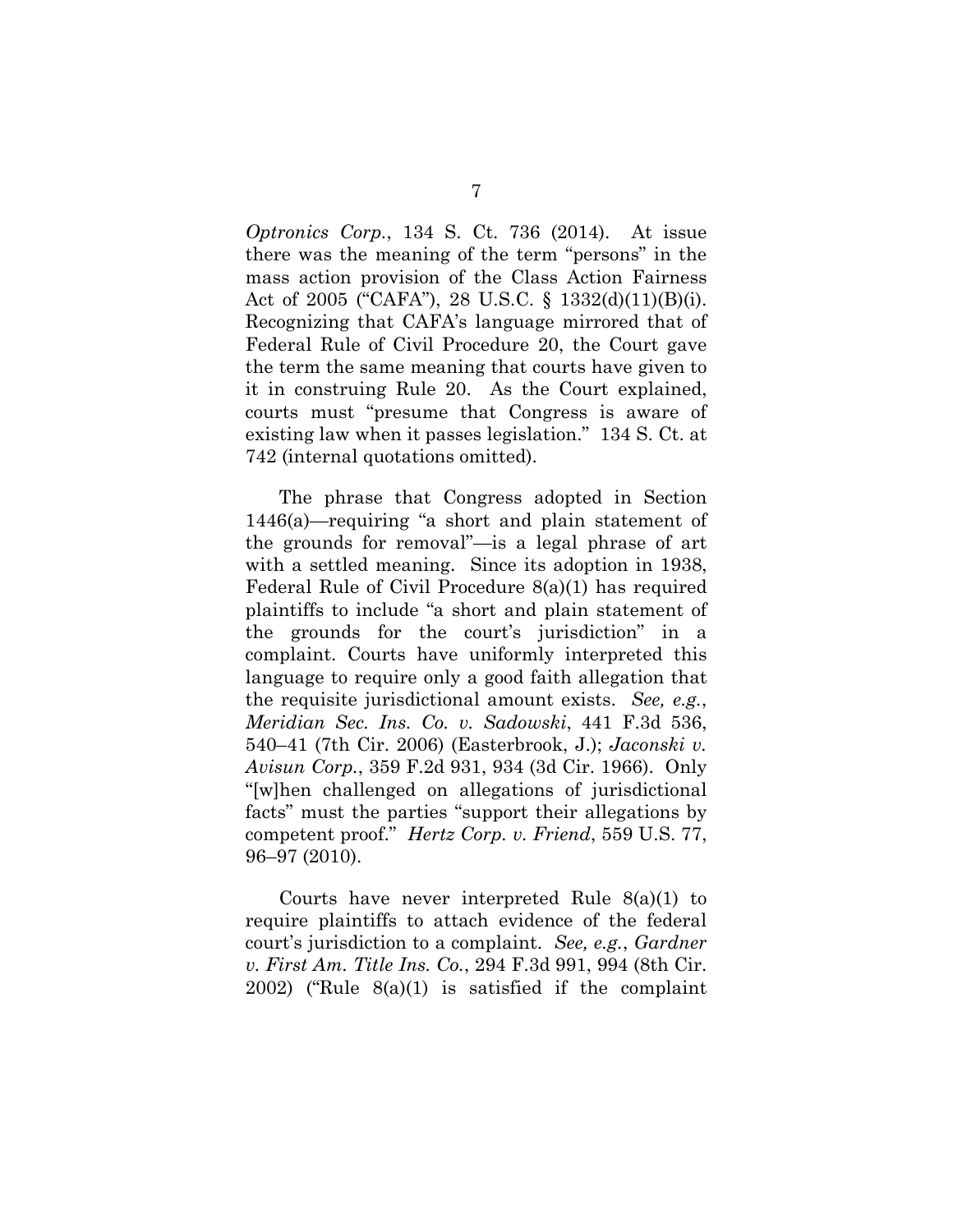say[s] enough about jurisdiction to create some reasonable likelihood that the court is not about to hear a case that it is not supposed to have the power to hear.") (internal quotations omitted); *Hammes v. AAMCO Transmissions, Inc.*, 33 F.3d 774, 778 (7th Cir. 1994) (Posner, J.) (explaining that Rule 8 only requires "the complaint [to] allege the citizenship of the parties and the amount in controversy"); 5 Charles Alan Wright, Arthur R. Miller, et al. *Federal Practice and Procedure* § 1206 (3d ed. 2014) ("[A]ll that is required is that the allegations in the complaint clearly show that the court's subject matter jurisdiction exists.").

Congress transplanted this exact phrase of art from Rule 8 into Section 1446(a) to define a defendant's obligations in establishing federal jurisdiction in a notice of removal. *See* David D. Siegal, Commentary on 1988 Revision, printed in 28 U.S.C.A. § 1446 (explaining that Section 1446(a) adopts "language borrowed from the general pleading mandate of Rule 8(a)"). It should therefore be given the same settled meaning. Just as plaintiffs need not submit evidence of federal jurisdiction along with a complaint, removing defendants need not attach such evidence to a notice of removal. In both instances, all that is required is a "short and plain statement" of the grounds for federal jurisdiction.

## C. Legislative History Supports A Plain-Meaning Construction of Section 1446(a).

"[R]esort to secondary materials is unnecessary to decide this case." *Negonsott v. Samuels*, 507 U.S. 99, 106 (1993). Nevertheless, legislative history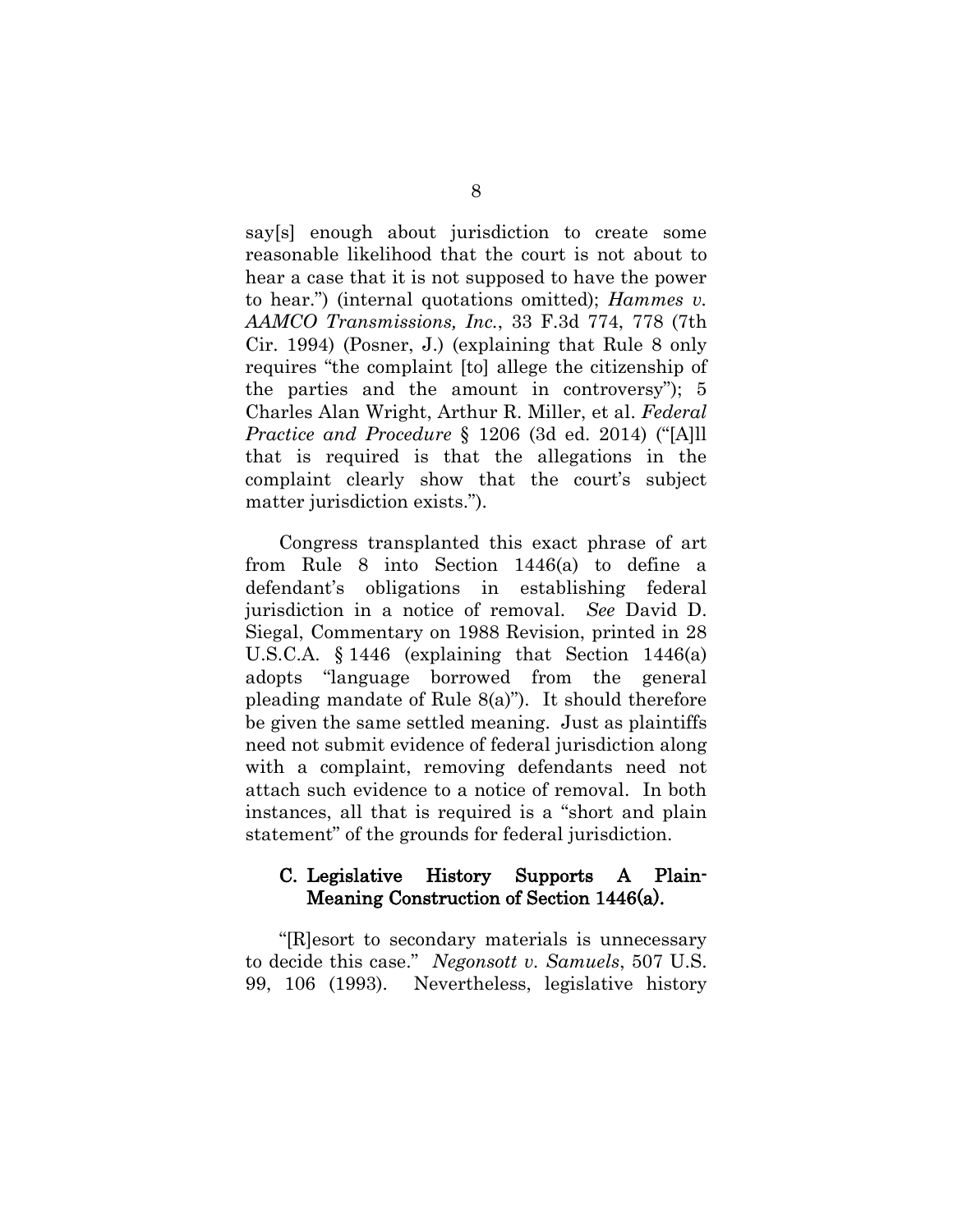further supports giving Section 1446(a) its plain meaning.

The Federal Courts Jurisdiction and Venue Clarification Act of 2011 amended Section 1446(c) into its present form "to address issues relating to uncertainty of the amount in controversy when removal is sought." H.R. Rep. No. 112-10, at 15 (2011). Under Section 1446(c), the "removal of [an] action is proper . . . if the district court finds, by the preponderance of the evidence, that the amount in controversy exceeds" the minimum jurisdictional amount.

Removing defendants, however, need not satisfy this evidentiary burden by attaching evidence to a notice of removal. As the House Judiciary Committee Report explains, only "[i]n case of a dispute" must the district court "make findings of jurisdictional fact to which the preponderance standard applies." H.R. Rep. No. 112-10, at 16.

[D]efendants do not need to prove to a legal certainty that the amount in controversy requirement has been met. Rather, *defendants may simply allege or assert that the jurisdictional threshold has been met*.

*Id.* (emphasis added).

This rule is consistent with the general trend in recent decades toward easing the procedural requirements of removability in order to make removal practice fairer and more efficient. *See generally* Scott Haiber, *Removing the Bias Against Removal*, 53 Cath. U. L. Rev. 609, 632 (2004).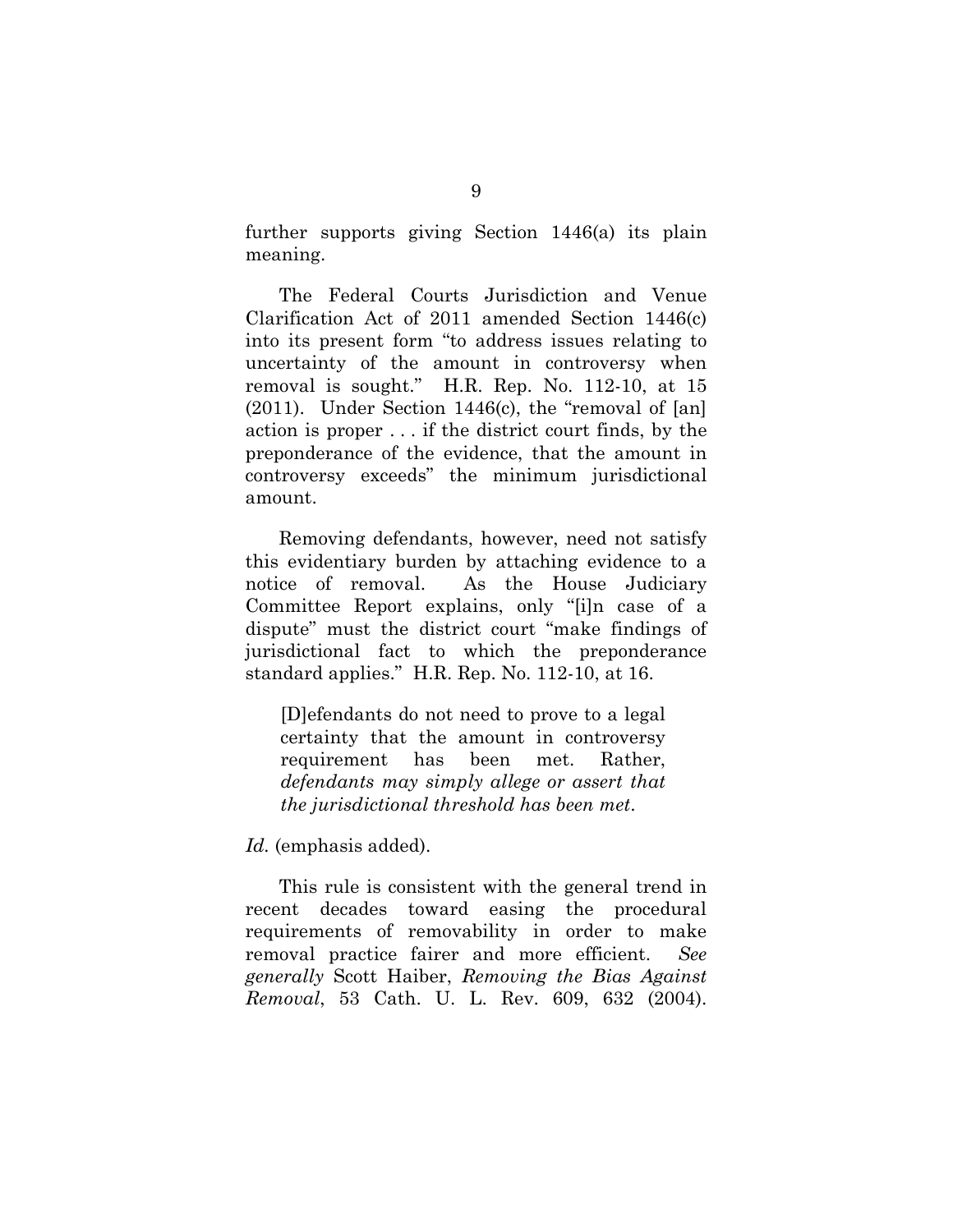Congress has, for example, extended the time for filing a notice of removal. *See, e.g., Pretka v. Kolter City Plaza II, Inc.*, 608 F.3d 744, 759–60 (11th Cir. 2010). Congress has also simplified the pleading requirements for removal, eliminating the requirement of a verified petition and stating that a notice of removal need only comply with Rule 11. *See, e.g.*, *Ellenburg v. Spartan Motors Chassis, Inc.*, 519 F.3d 192, 199–200 (4th Cir. 2008). Moreover, Congress has eased the burden on removing defendants by eliminating the requirement that they post a bond. *See* H.R. Rep. No. 100-889, at 72 (1988) (explaining that the bond requirement "impose[d] a cost that may be substantial to some litigants"). More recently, Congress resolved a circuit split regarding the thirty-day period for removal in favor of broader availability of removal. *See, e.g.*, *Pietrangelo v. Alvas Corp*., 686 F.3d 62, 64–65 (2d Cir. 2012).

The trend toward easing the procedural requirements for removal is especially evident in cases brought under CAFA. Congress enacted CAFA's removal provisions with the goal of furthering the Act's "primary objective: ensuring 'Federal court consideration of interstate cases of national importance.'" *Standard Fire Ins. Co. v. Knowles*, 133 S. Ct. 1345, 1350 (2013) (quoting Act of Feb. 18, 2005, Pub. L. No. 109-2, § 2(b)(2), 119 Stat. 4, 5). Section 1453, CAFA's removal counterpart, advances this goal by explicitly relaxing Section 1446's requirements: it allows for any defendant to remove without the consent of all other defendants (otherwise required under Section  $1446(b)(2)(A)$ ), and it excludes the prohibition on removing class actions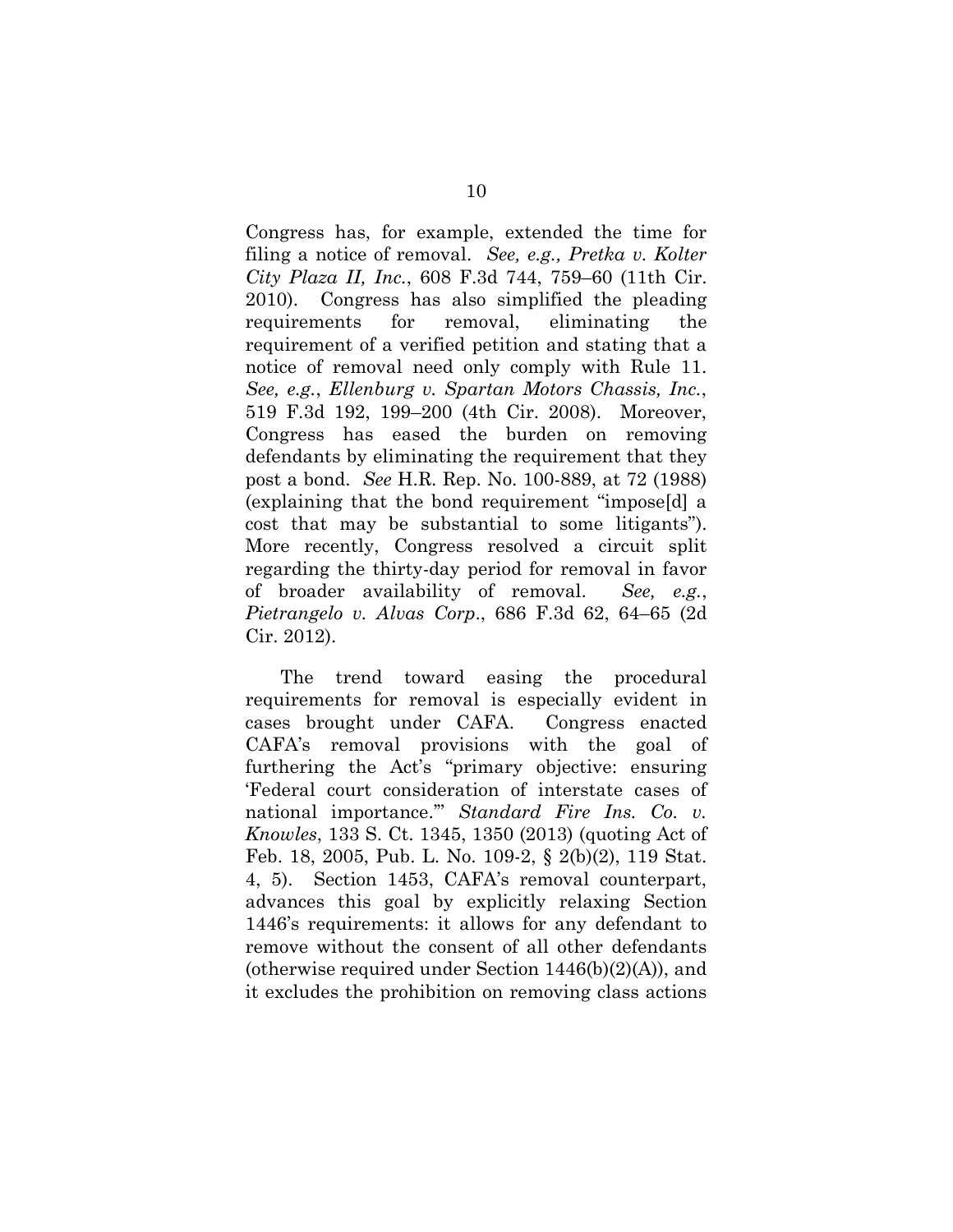after one year (otherwise prohibited under Section 1446(c)(1)). *See* 28 U.S.C. § 1453(b). This trend toward easing the procedural requirements of removability further supports giving Section 1446(a) its plain meaning.

### II. Judicial Presumptions Cannot Invalidate Section 1446(a)'s Plain And Unambiguous Language.

In construing Section 1446(a), the lower court was "[g]uided by" a purported "strong presumption against removal." Pet. App. 28a. Many other federal courts also give substantial weight to an alleged strong presumption against removal in construing federal removal statutes. *See* 16 James Wm. Moore et al., *Moore's Federal Practice* §§ 107.05, 107.06 (3d ed. 2014) (collecting cases applying presumption against removal). There is no support for this purported "strong presumption," and the Court should disavow it.

This Court has never announced a "presumption" against removal, let alone a "strong" one. To the contrary, this Court has emphasized the rule that "[a] statute affecting federal jurisdiction must be construed both with precision and with fidelity to the terms by which Congress has expressed its wishes." *Kucana v. Holder*, 558 U.S. 233, 252 (2010). A court cannot, as the court below did, use a presumption against removal to justify imposing new pleading requirements onto plain and unambiguous statutory text.

Courts applying a presumption against removal generally rely on two of this Court's decisions.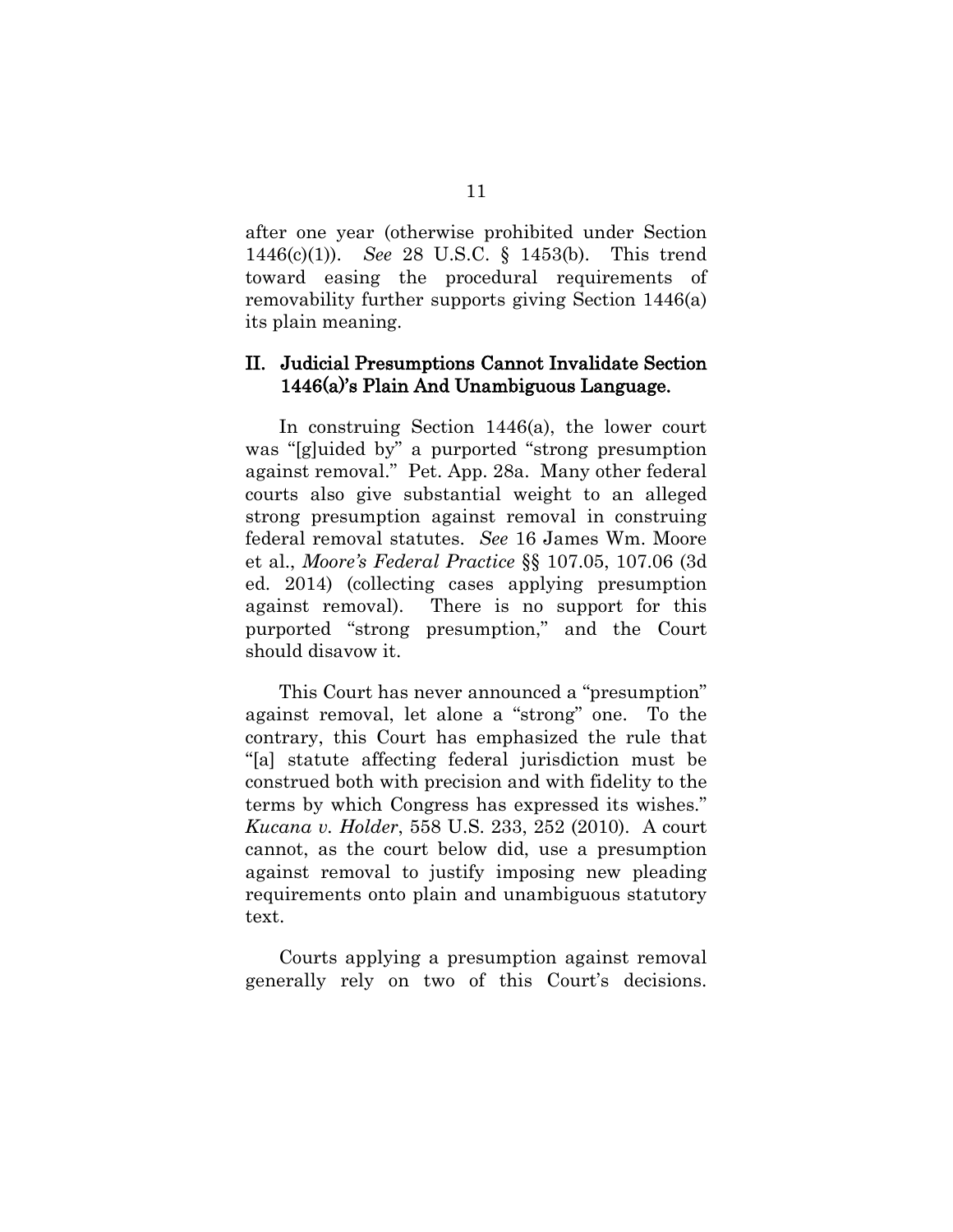Neither decision, however, establishes a presumption against removal.

First, in *St. Paul Mercury Indemnity Co. v. Red Cab Co.*, this Court considered whether remand is required when a plaintiff, after removal, amends a complaint to reduce his claimed damages to an amount less than the jurisdictional minimum. 303 U.S. 283 (1938). The Court held that removal was proper notwithstanding a reduction in the claimed damages. *Id.* at 292. In so holding, the Court stated in dicta that "[t]he intent of Congress drastically to restrict federal jurisdiction" in diversity cases "has always been rigorously enforced." *Id.* at 288. This language in no way supports a presumption against removal. Instead, it is merely a restatement of the general principle that statutes affecting jurisdiction should be construed with "precision" and "fidelity" to the words that Congress chose to express its intent. Nothing in that statement suggests that the scales should be tipped against removal.

Second, in *Shamrock Oil & Gas Corp. v. Sheets*, the Court addressed whether a plaintiff who files a suit in state court can later remove that case to federal court if the defendant files a counterclaim against him. 313 U.S. 100 (1941). The Court began by analyzing Congress's amendments to the statutes governing removal. *Id.* at 104–07. Specifically, the Court emphasized that although the statute had previously allowed removal by "either party," later amendments had allowed removal by the "defendant or defendants" alone. *Id.* at 106–07. The Court concluded that those alterations in the statute were "of *controlling significance* as indicating the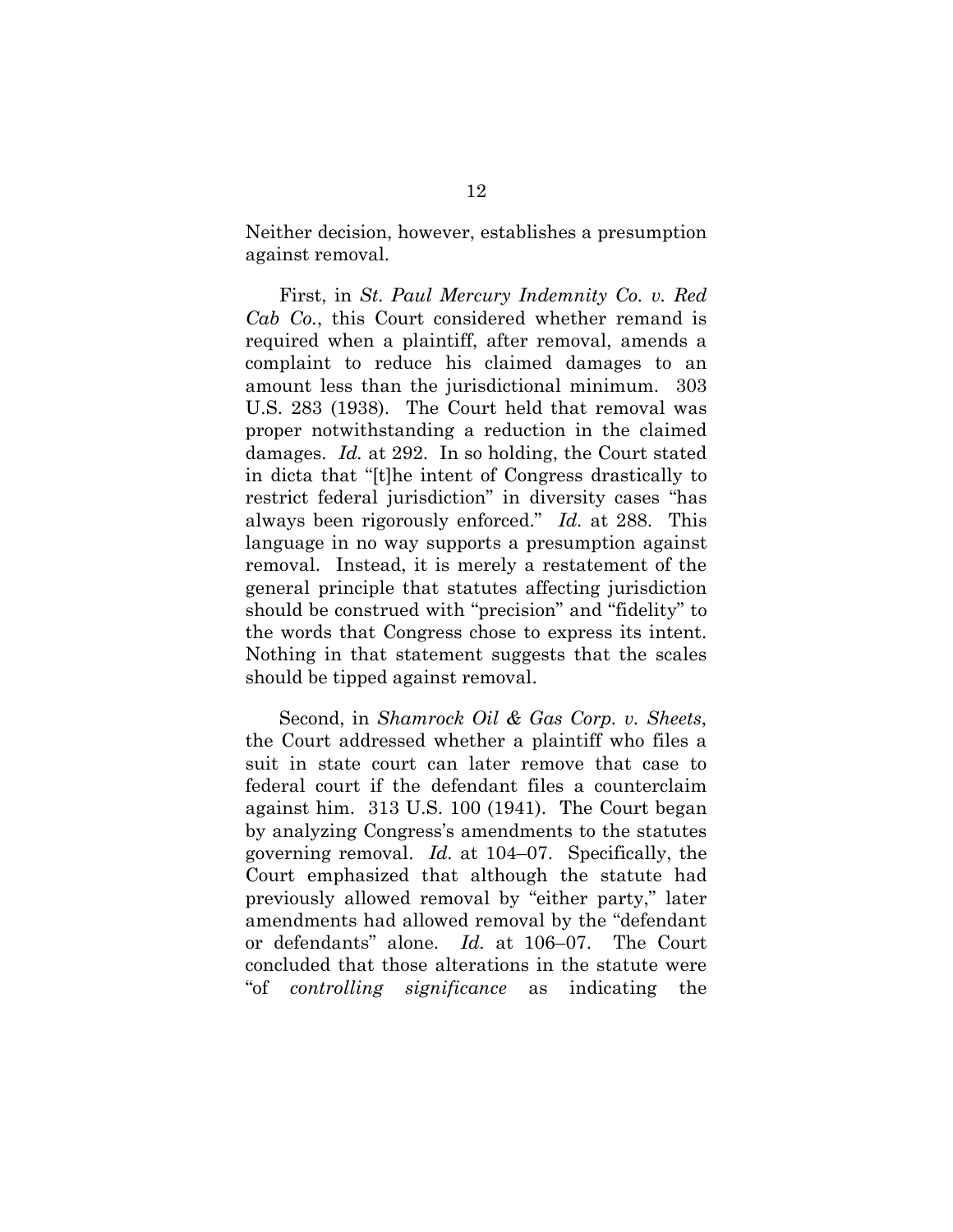Congressional purpose" of restricting the right of removal to defendants only. *Id.* at 107 (emphasis added).

As a secondary rationale, the Court noted that "the policy of the successive acts of Congress regulating the jurisdiction of federal courts is one calling for the strict construction of such legislation," and that federal courts should "scrupulously confine" their own jurisdiction in order to give "[d]ue regard for the rightful independence of state governments." *Id.* at 108–09. But even this secondary rationale does not support a presumption against removal. The Congressional "policy" favoring strict construction was the policy that existed in 1941, when *Shamrock* was decided. Later acts of Congress have expressed a different policy in favor of allowing easier access to federal courts, as discussed above. It is that policy, not the policy that existed over 70 years ago when *Shamrock* was decided, that should guide a court's interpretation of the removal statute.

This Court recognized as much in *Breuer v. Jim's Concrete of Brevard, Inc.*, when it explicitly rejected the argument, based on *Shamrock*, that removal statutes should be strictly construed. 538 U.S. 691, 697 (2003). Notably, this Court reasoned that "whatever apparent force this argument might have claimed when *Shamrock* was handed down *has been qualified by later statutory development*." *Id.* (emphasis added). In *Breuer*, the petitioner argued that ambiguous language in a statute could be read as an "express" prohibition on removal "once it is coupled with a federal policy of construing removal jurisdiction narrowly." *Id.* After rejecting the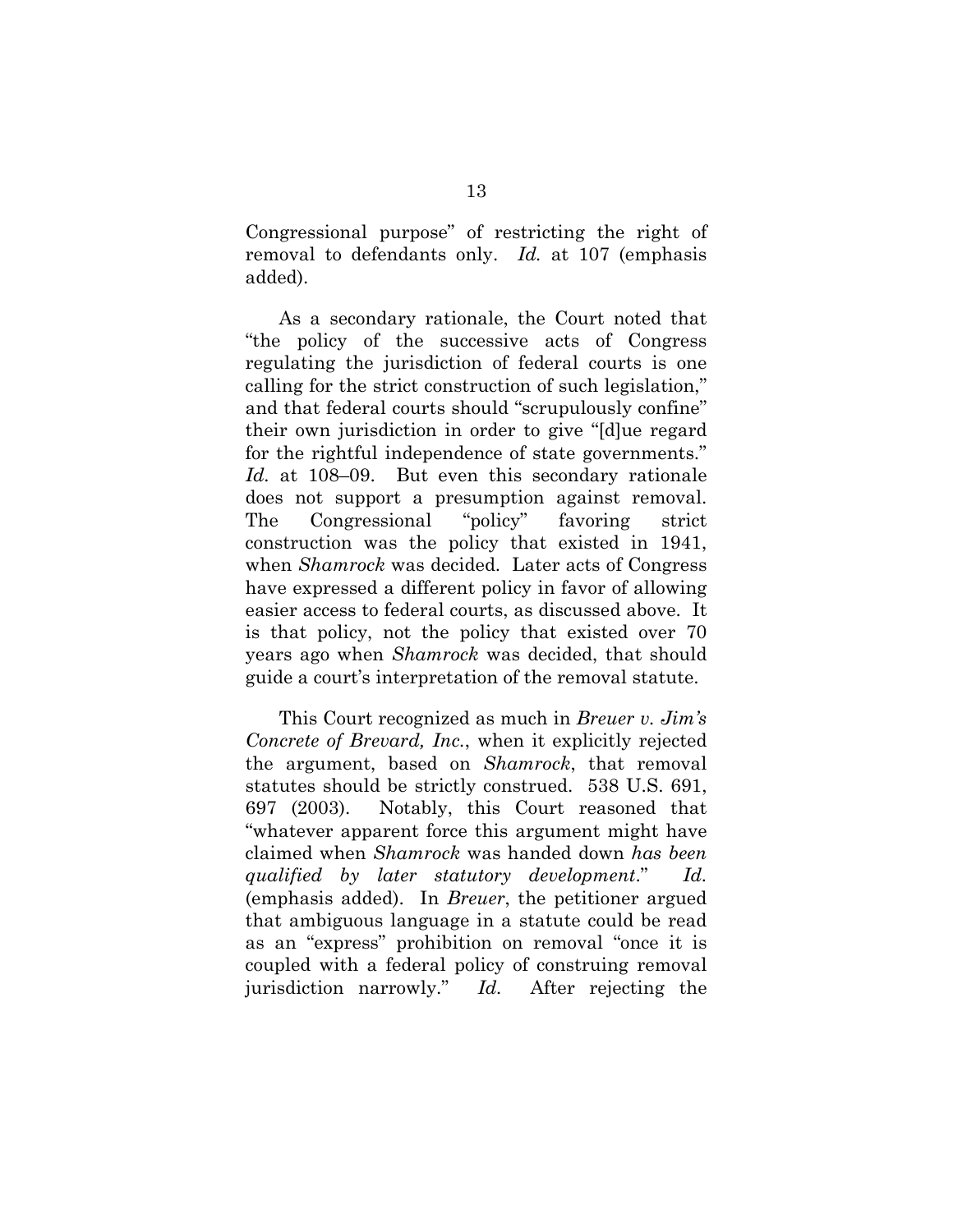petitioner's reliance on a rule of strict construction, this Court discussed relevant amendments to the removal statutes since the time of *Shamrock*, which unequivocally placed the burden on the plaintiff to find an "express exception" to the general rule allowing removal. *Id.* at 697–98. Notably, the Court concluded that "[a]s *Shamrock* itself said, 'the language of the Act . . . evidence[s] the Congressional purpose.'" *Id.* at 698.

Accordingly, any general policy of restricting federal jurisdiction "affords no basis for subtracting anything from provisions which are definite and free from ambiguity." *Lee v. Chesapeake & Ohio Ry. Co.*, 260 U.S. 653, 660 (1923). This is particularly true given the statutory changes since *St. Paul* and *Shamrock* were decided. As discussed above, those changes evince a Congressional policy of making removal simpler and more straightforward.

While the Court in *Shamrock* did allude to federalism concerns, those concerns do not give a court license to rewrite the plain language of the statute by creating and applying a judicial presumption against removal. In fact, because the remand of a case to a state court "frequently is not a reviewable order, the federal court should be cautious about directing remand too easily lest it erroneously deprive a removing defendant of the statutory right to a federal forum." 14B Charles Alan Wright, Arthur R. Miller, et al. *Federal Practice and Procedure* § 3721 (4th ed. 2014).

It is the plain language of the statute that should control a court's interpretation of the removal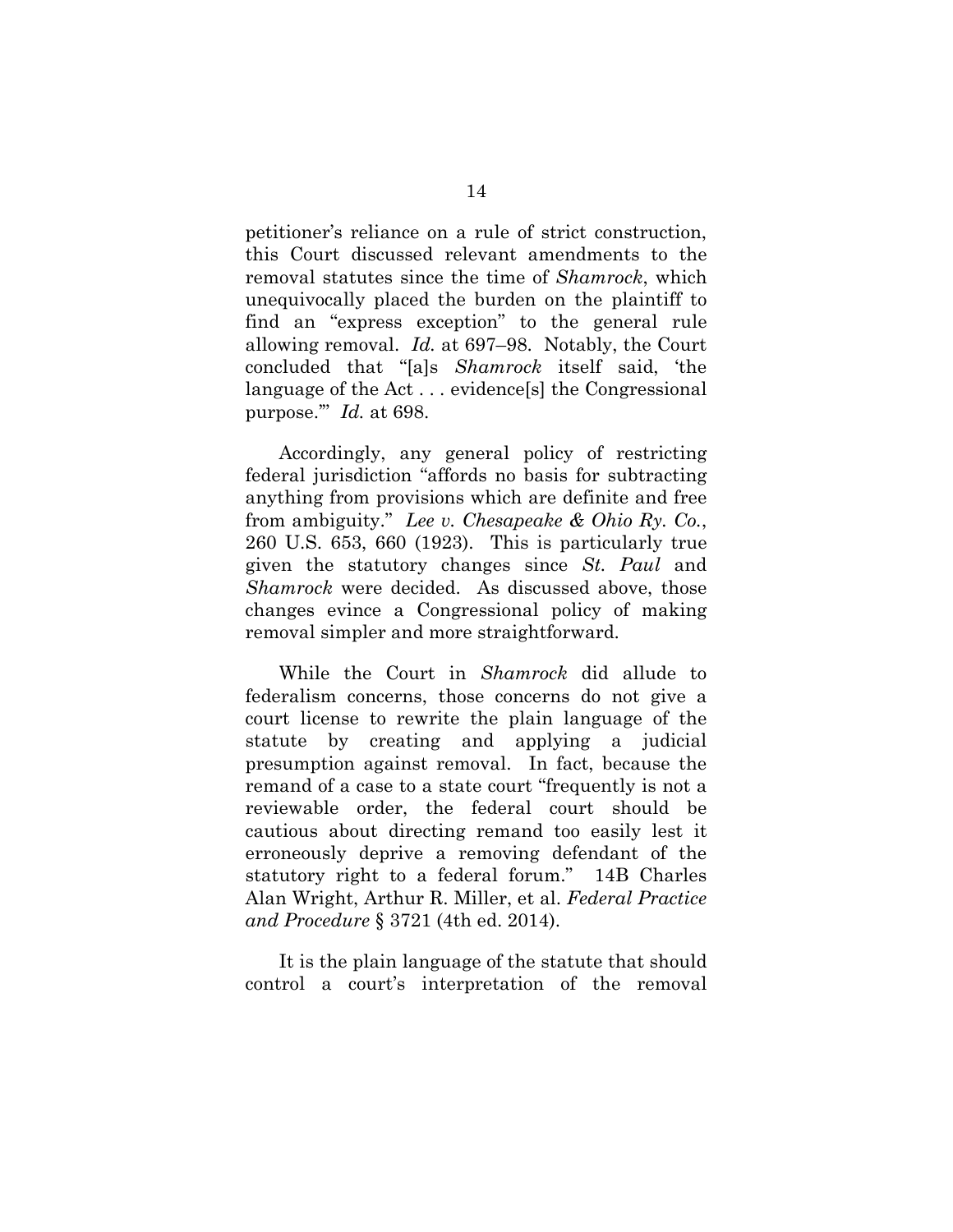statute, not judicially created, one-size-fits-all presumptions. The Court should therefore disavow the "strong presumption against removal" applied by the court below and reaffirm the primacy of Section 1446(a)'s text and congressional purpose.

#### III. The Lower Court's Rule Imposes Unwarranted Burdens On Removing Defendants.

In undertaking statutory interpretation, this Court remains "mindful of the confines of [its] judicial role," *Hui v. Castaneda*, 559 U.S. 799, 812 (2010), which is "to apply the text of [Section 1446(a)], not to improve upon it." *E.P.A. v. EME Homer City Generation, L.P.*, 134 S. Ct. 1584, 1600 (2014).

This Court has repeatedly "reiterate[d] that when a statute's language is plain, the sole function of the courts—at least where the disposition required by the text is not absurd—is to enforce it according to its terms." *Sebelius v. Cloer*, 133 S. Ct. 1886, 1896 (2013). Thus, "it is not [a court's] task to assess the consequences of each [competing] approach and adopt the one that produces the least mischief." *Lewis v. City of Chicago*, 560 U.S. 205, 217 (2010). Instead, this Court's "charge is to give effect to the law Congress enacted." *Id.* Because Section 1446 employs such unambiguous language, the Court need not (and should not) weigh policy concerns in answering the question presented here.

In any event, Section 1446(a)'s plain meaning makes good policy sense for at least three reasons.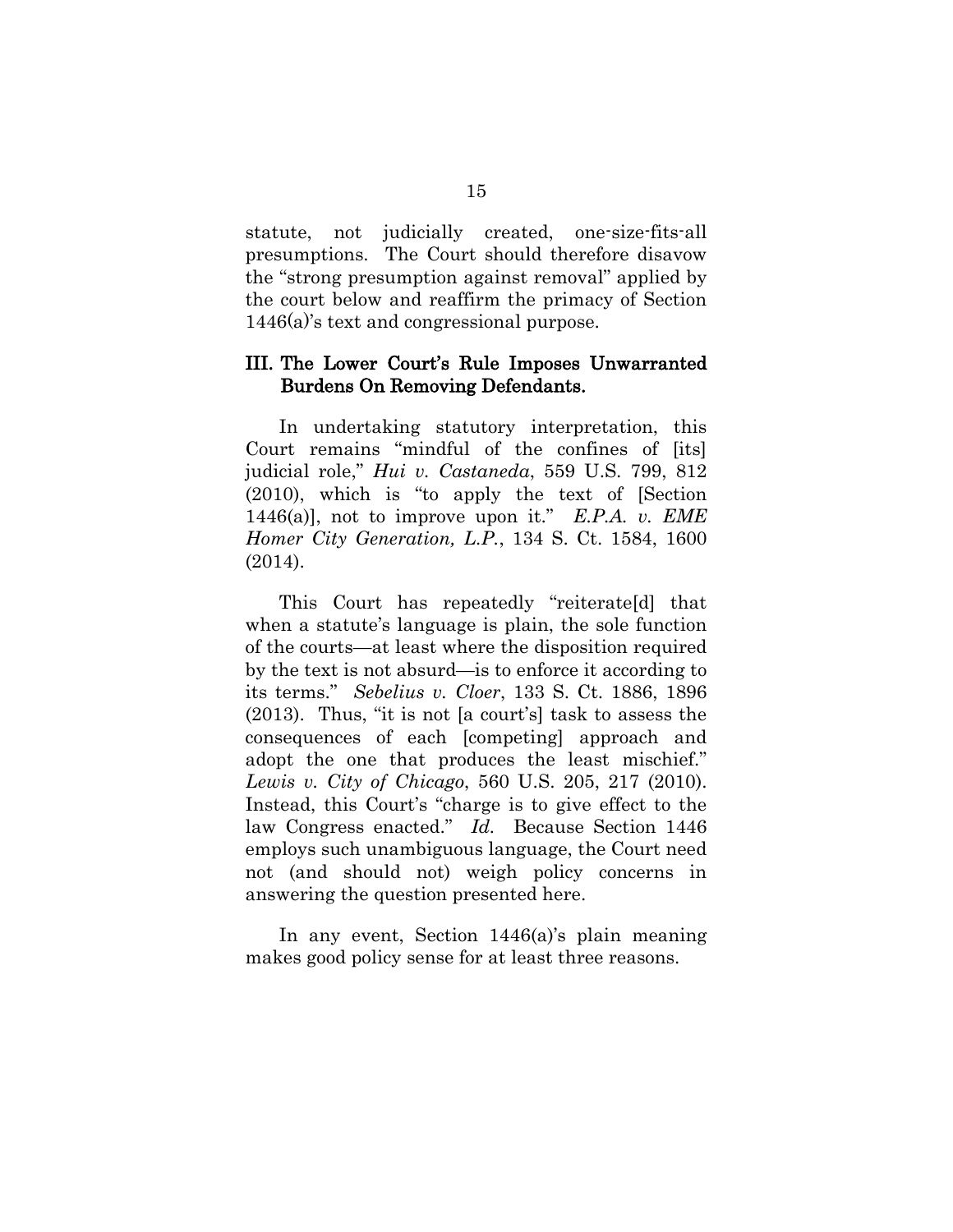1. Simplicity. Applying Section 1446(a)'s plain language "comports with the commonsense observation that when judges must decide jurisdictional matters, simplicity is a virtue." *AU Optronics*, 134 S. Ct. at 744 (internal quotations omitted). This Court has repeatedly emphasized the importance of simplicity in jurisdictional rules. *See, e.g.*, *Knowles*, 133 S. Ct. at 1350; *Hertz Corp.*, 559 U.S. at 94. Simplicity "promote[s] greater predictability," which "is valuable to corporations making business and investment decisions." *Hertz Corp.*, 559 U.S. at 94.

The lower court's approach creates, rather than avoids, uncertainty. Defendants often do not know whether or to what extent a plaintiff will challenge jurisdictional allegations. Yet, under the lower court's decision, all of the defendant's jurisdictional evidence must be attached to the notice of removal. *See* Pet. App. 26a. Without knowing whether the plaintiff will contest the jurisdictional allegations at all—much less what arguments the plaintiff might offer in response to those allegations—defendants will feel compelled to err on the side of conducting extensive investigations and seeking voluminous discovery on jurisdictional facts in state court. Otherwise, a defendant would risk falling into the lower court's unwarranted procedural trap.

That uncertainty is avoided, however, by following the plain language of Section 1446(a), which requires a defendant to produce evidence supporting jurisdictional facts only if the plaintiff challenges the allegations set out in the notice of removal.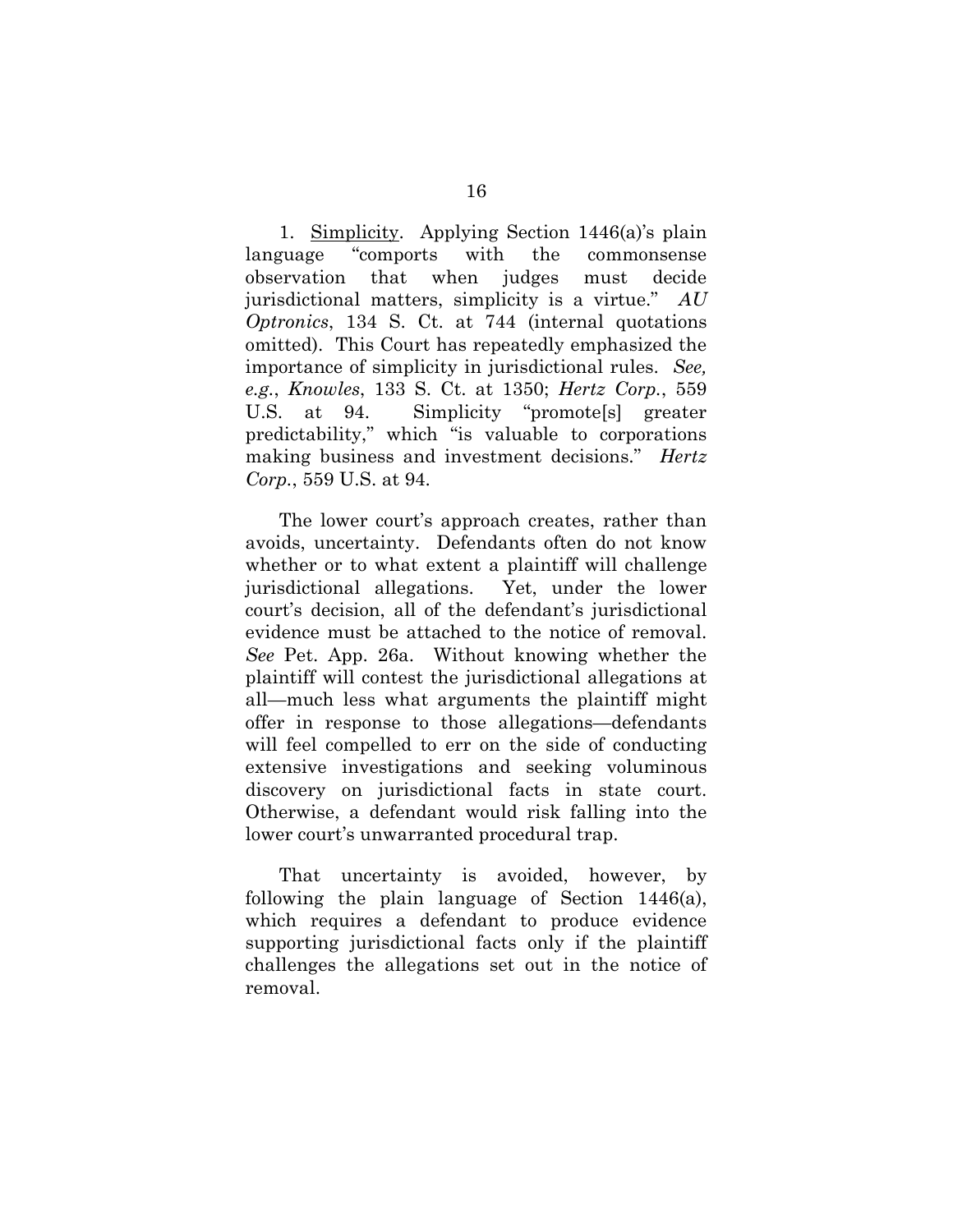2. Conserving judicial and litigant resources. The costly investigation and discovery required by the lower court's rule would take place *in virtually every single case*. This includes cases, such as this one, where there is no dispute among the parties that the amount in controversy exceeds the jurisdictional threshold. This approach wastes valuable judicial and litigant resources. If there is no dispute among the parties or court as to the amount in controversy, there is no need to impose such a costly evidentiary burden.

3. Fairness. The lower court's decision is not only wasteful, but it also requires defendants to conduct the requisite investigation and discovery in an extremely limited timeframe. Section 1446 generally requires a defendant file a notice of removal "within 30 days after the receipt . . . of a copy of the initial pleading."  $28 \text{ U.S.C.}$  § 1446(b)(1). As a result, defendants will be forced to amass evidence supporting jurisdictional facts before the 30-day deadline.

That deadline, however, may be impossible to meet for a host of reasons. In seeking jurisdictional discovery, defendants would be subject to widely variable state discovery rules, not the uniform federal rules applicable after removal. *See* Fed. R. Civ. P. 81(c) (providing that Federal Rules of Civil Procedure apply after removal). Defendants would be entirely dependent upon a state court to expedite discovery to ensure compliance with the 30-day deadline. Discovery in state courts generally does not move at such an expedited pace. *See*, *e.g.*, Kan. Stat. Ann. §  $60-226(b)(6)(C)$  (2013) (providing that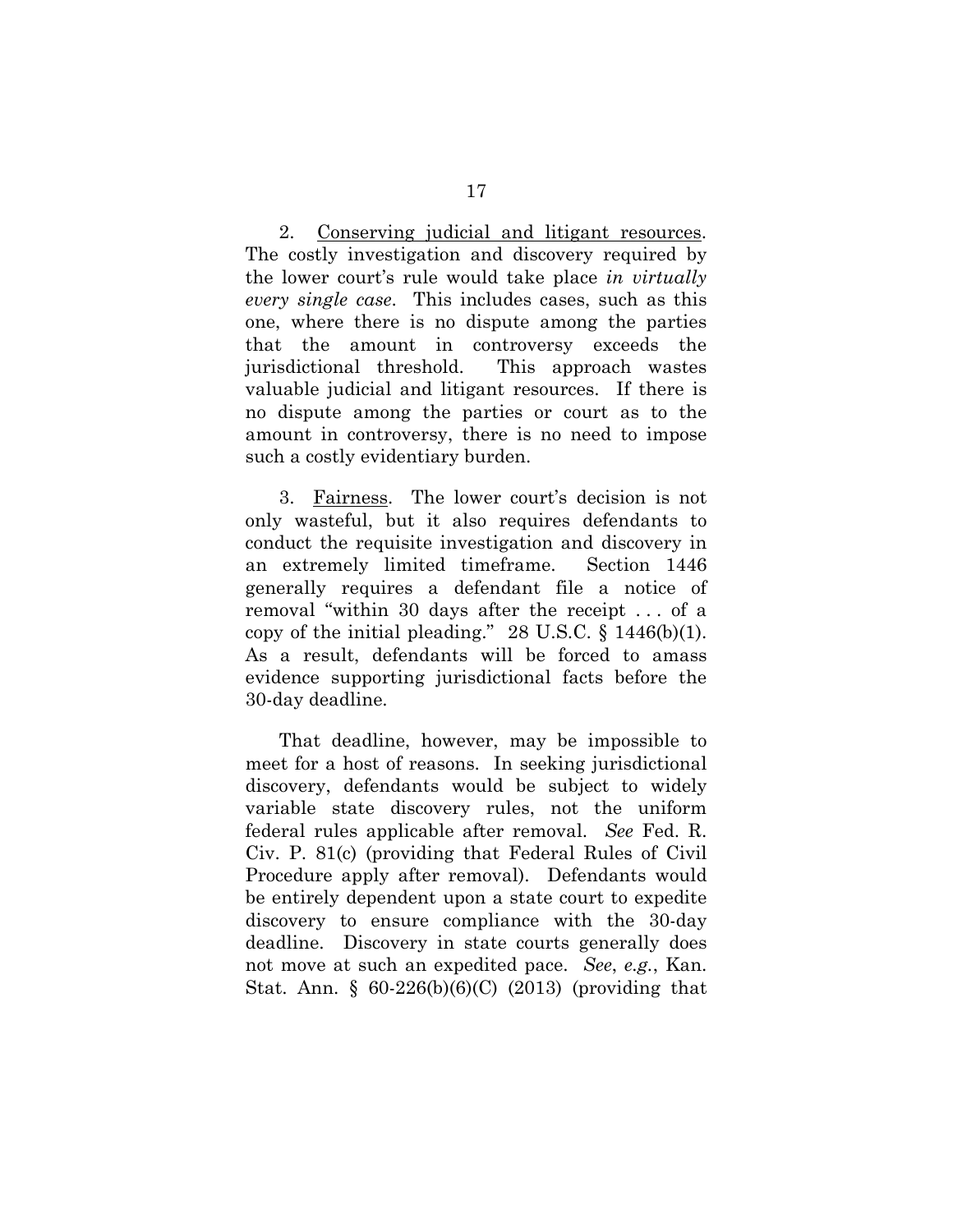absent court direction, expert disclosures do not need to be made until 90 days before trial date).

The lower court's rule also invites plaintiff gamesmanship in withholding, limiting, or delaying jurisdictional discovery, which would frustrate or foreclose removal altogether. Even in those situations where the defendant has the requisite evidence in its possession, it may take considerable time and effort to collect the data and analyze it (perhaps with expert assistance) to prove the amount in controversy.

Although there may be limited exceptions to the strict 30-day window for removal, defendants would still face uncertainty about whether those exceptions might apply in their case. For example, a defendant may remove within 30 days of receiving any "paper from which it may first be ascertained" that the case is removable. 28 U.S.C. § 1446(b)(3), (c)(3)(A). That exception, however, provides little comfort for defendants who will be forced to either comply with the 30-day deadline or hope that they will be able to identify a document meeting that standard and then remove within 30 days of its receipt. Similarly, while the decision below appears to leave open some possibility that a defendant may seek jurisdictional discovery after removal in some undefined situations, *see* Pet. App. 26a, that exception also provides little assurance to a prudent defendant seeking to create the requisite evidentiary record.

The better approach is mandated by Section 1446(a)'s plain and unambiguous language. A defendant's notice of removal need only "contain[] a